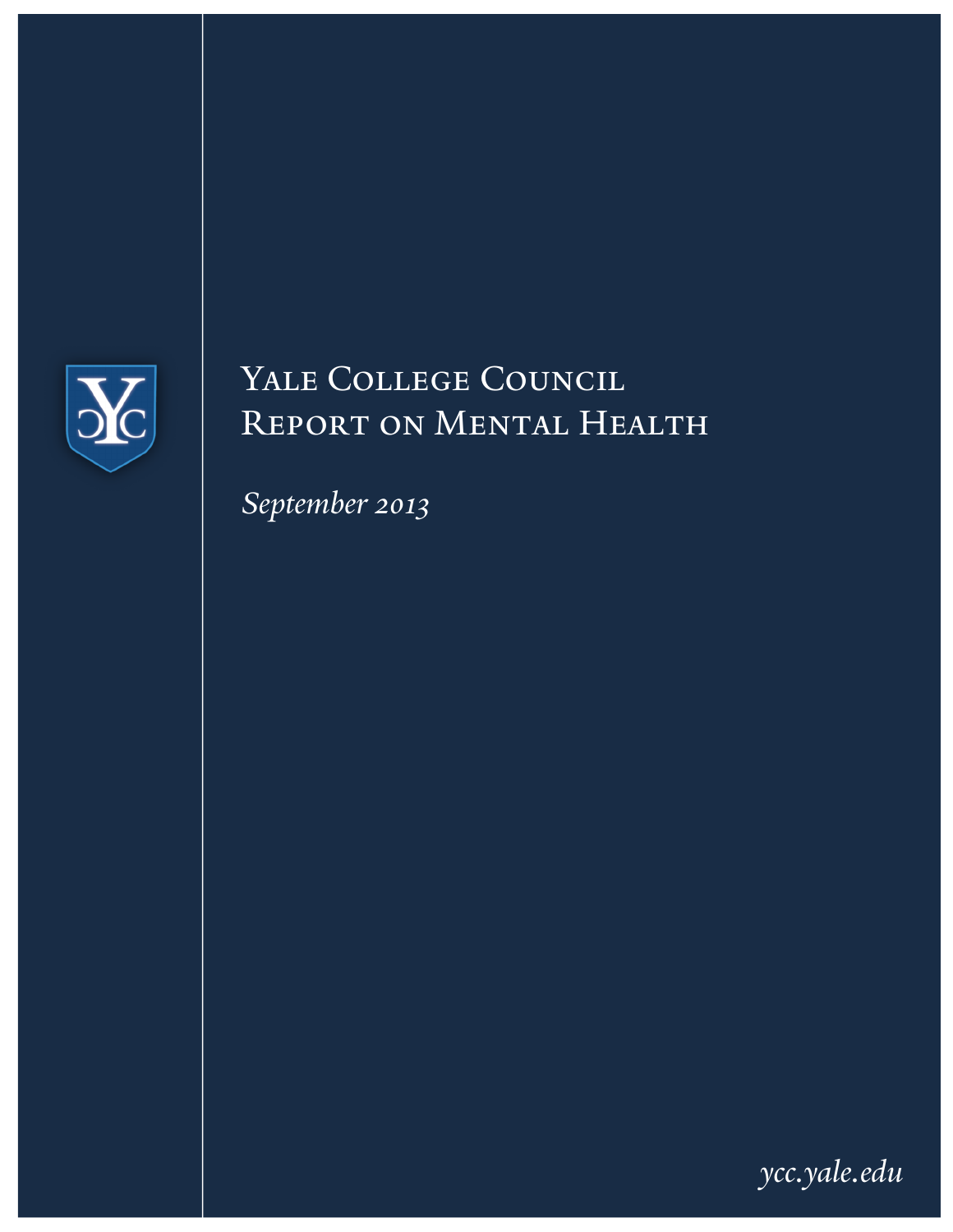## **Table of Contents**

|   | 3              |
|---|----------------|
| Ξ | 3              |
| ٠ | $\overline{4}$ |
| п | 5              |
|   | 6              |
| ٠ | 6              |
|   | 7              |
|   | 9              |
| ٠ | 9              |
| п | 9              |
| Е | 11             |
|   | 13             |
| ٠ | 13             |
| п | 13             |
| п | 19             |
|   | 24             |
|   | 25             |
|   | 26             |
|   | 27             |
|   | 40             |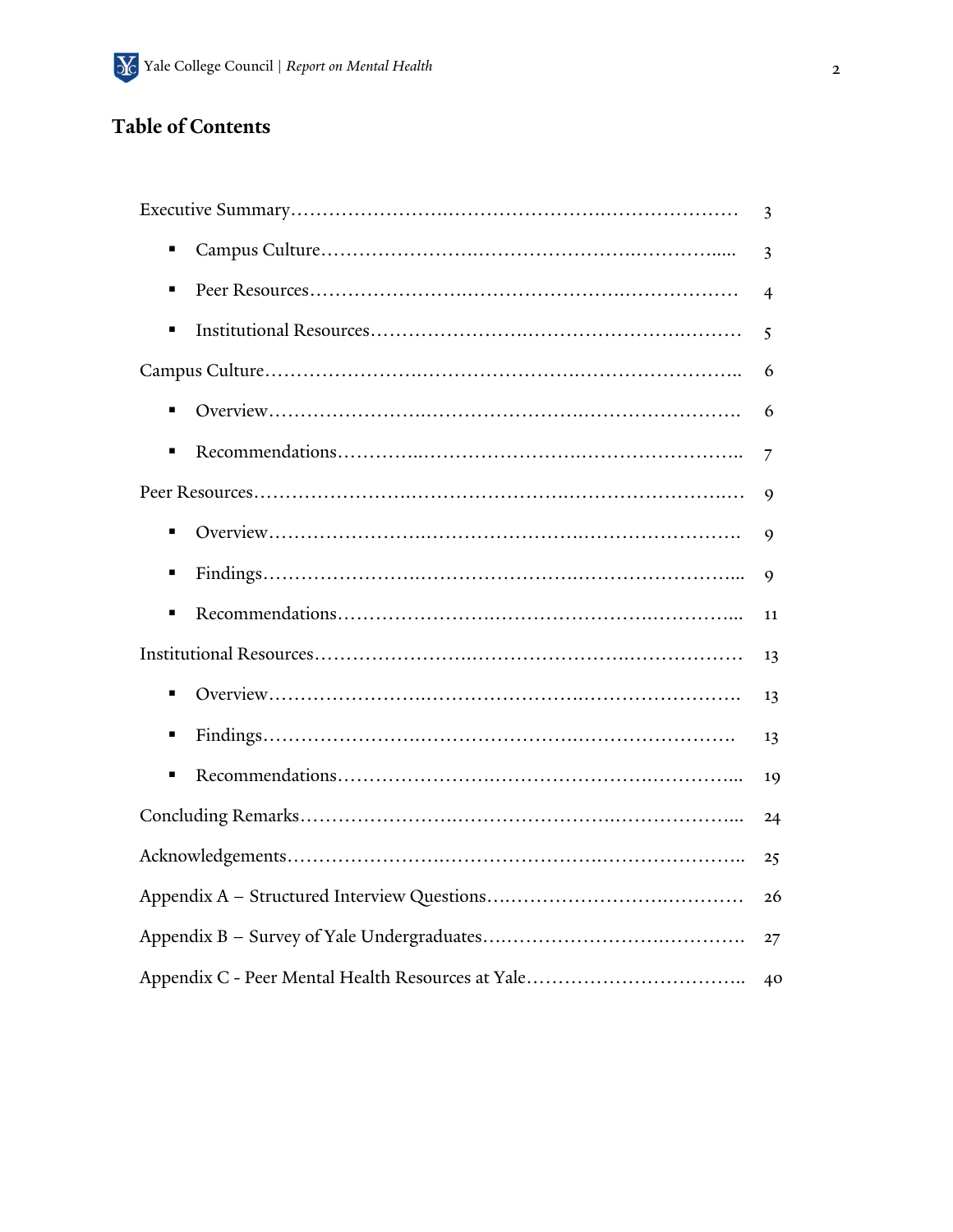### **Executive Summary**

In preparing to assume his duties as President of the University, Peter Salovey asked the Yale student body, and the Yale College Council (YCC) in particular, to share with him students' perspectives on a range of issues at Yale. The YCC's Mental Health Task Force submits the following report in response to President Salovey's request. This document synthesizes several dozen structured interviews with student leaders and administrators, as well as results of a campus-wide survey of undergraduates conducted in March and April 2013, to which 996 students responded. The report is divided into three sections and discusses our findings and recommendations in each area.

The authors of this report are students familiar with a wide range of Yale's mental health scene. We have served as Freshman Counselors, Peer Liaisons, Walden Peer Counselors, and student liaisons to Safety Net, Yale Health's umbrella safety organization. A team of collaborators with similar qualifications assisted us in conducting the structured interviews. While analysis in this report primarily synthesizes the perspectives we encountered, we recognize that our own experiences and ideas must necessarily influence how we interpret what we have heard.

With respect to methodology, we recognize that our findings are not data of a scientific quality. Participation in interviews and in the survey was voluntary, and as a result our results may contain certain sampling biases. Accordingly, we have restricted our discussion to perspectives that students expressed again and again.

What follows is a summary of our primary findings and recommendations.

#### **I. Campus Culture**

#### *Findings:*

Yale is a school that attracts and encourages excellence. Yale students expect not only to be successful, but also to make success look joyful and effortless. Mental health concerns are hard to talk about. Students' efforts to look successful and happy can hide, exacerbate, or trigger chronic and acute mental health concerns.

*Recommendations:*

- 1. Students in extracurricular leadership roles have power to set the group's tone. We should recognize that we can make our groups healthier by talking about when we have asked for help and by refusing to glorify stress.
- 2. Individual students should encourage and reproduce the efforts of groups like the CCEs and the Chaplaincy Fellows, which foster conversations about mental health, wellbeing, self-reflection, and mutual accountability.
- 3. Administrators should set a campus tone in public addresses and messages that praises self-care as much as success.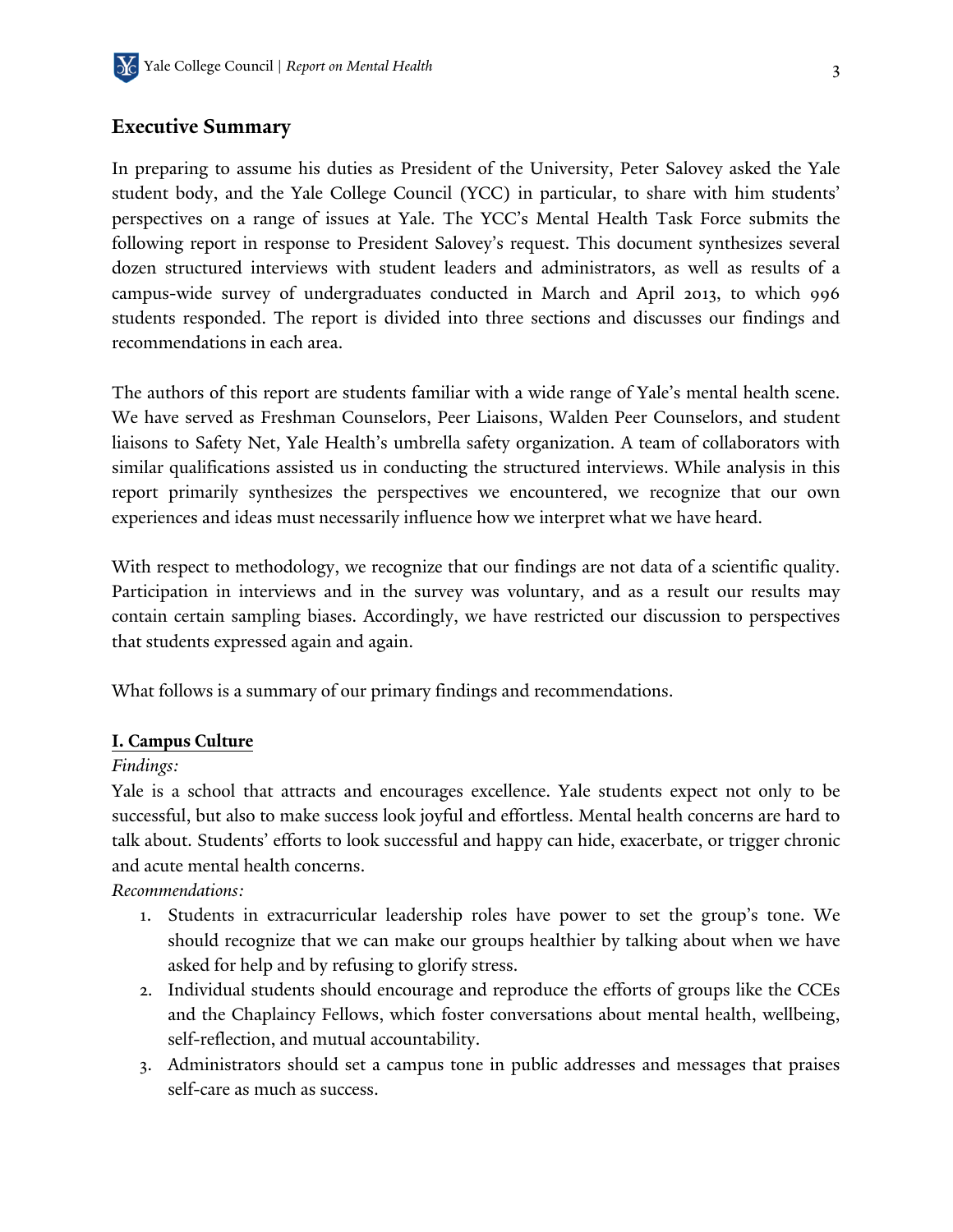- 4. There should be explicit guidelines in FroCo and pre-orientation leader training for discussions about mental health and wellness. These discussions should encourage freshmen to integrate the information they learn in orientation into their personal lives. Freshman orientation meetings should be structured to reflect on concurrent experiences, expectations, and values.
- 5. Administrators such as residential college Deans should have the discretion to recognize that mental illness can be as incapacitating as physical illness.

### **II. Peer Resources**

### *Findings:*

Yale is home to many excellent peer mental health resources. Unfortunately, they are often underutilized for several reasons:

- 1. Students sometimes do not understand the unique value they can provide.
- 2. Students experience stigma associated with disclosure of private concerns to one's peers.
- 3. Students are confused about how to navigate the extensive network of resources.

*Recommendations:*

- 1. There should be a group that consistently exists to advocate, publicize, and work to improve mental health and wellbeing on campus. We suggest any one of the three options below:
	- *a. Student coalition*

An all-student group, drawn from the current membership of peer resource groups or retired senior members, would meet to advocate for and promote mental health and wellbeing on campus through speakers, events and campaigns.

*b. Safety Net*

Safety Net is an informal group of students and staff across the University that meets monthly to discuss mental health and safety topics on campus. Safety Net could improve Yale's peer resource scene if it took on a more visible role in student life.

*c. Yale College Dean's Office Standing Committee*

A Standing Committee devoted to mental health issues on campus could ensure that certain issues are protected against diminishing student interest and participation and facilitate student-faculty collaboration on mental health issues.

- 2. Comprehensive information about campus resources should be centralized. A list of mental health resources like the list the YCC Mental Health Committee compiled in 2012 should be published on a separate peer mental health resource network website. A link to this website should be placed on highly visible Yale websites, such as YaleNews, SIS and the *Yale Daily News* website.
- 3. A portion of the counseling, cultural competency, and sexual misconduct training all peer resource providers receive should be offered to student leaders of all types of groups. This training would help student leaders excel in their *de facto* roles as mentors and counselors.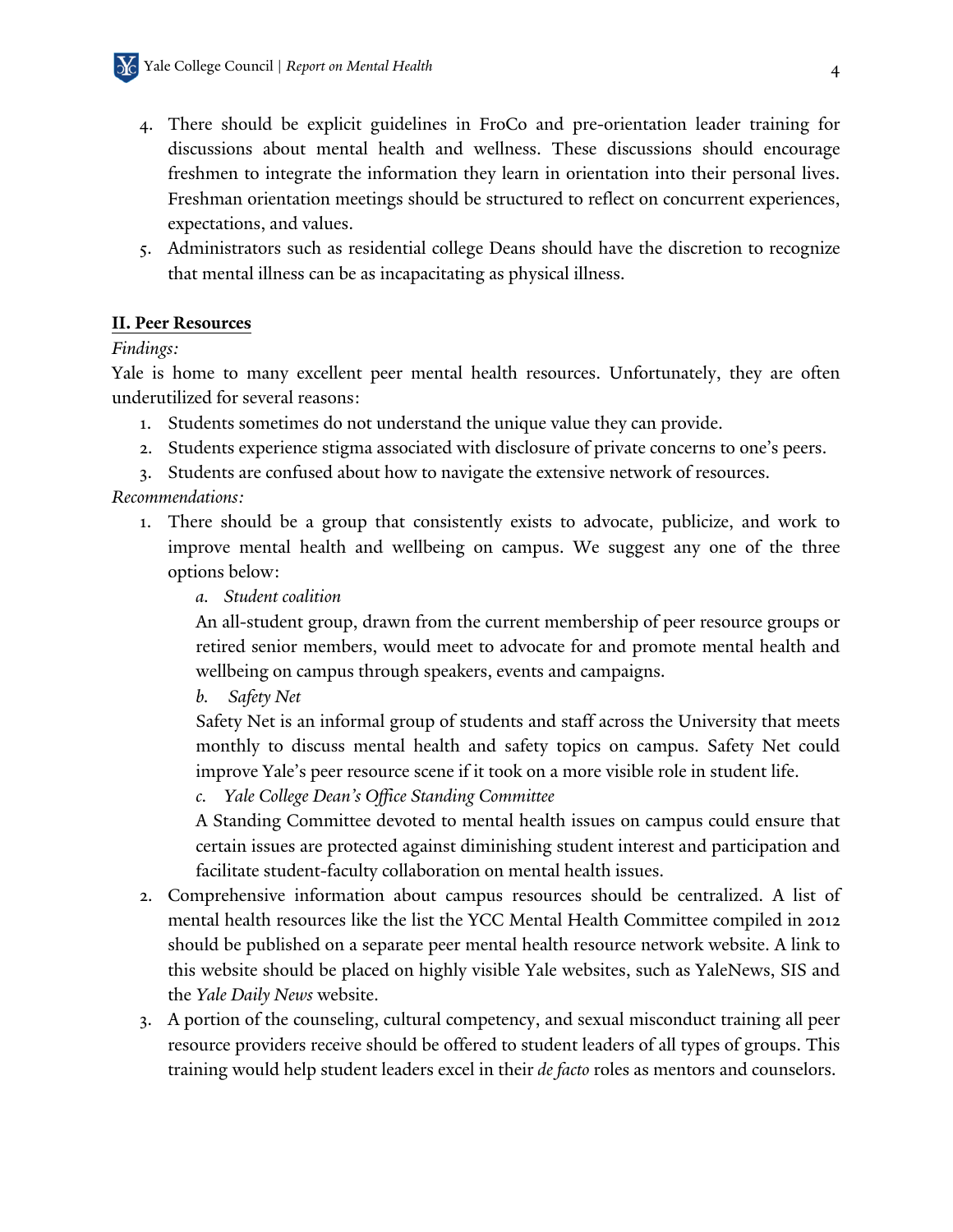### **III. Institutional Resources**

### *Findings:*

Yale's Mental Health & Counseling program is one of the largest and most comprehensive university mental health services. Many students are very well served by MH&C. Others expressed concerns, most notably the following:

- 1. Some students experience a long wait time before being assigned a permanent therapist.
- 2. Some students fall through the cracks.
- 3. Students report experiencing variable quality of care.
- 4. Some students who take a leave of absence for mental health reasons need more University support.
- 5. Negative perceptions of MH&C are prevalent.

### *Recommendations:*

Recognizing that Yale's MH&C program is already extensive and serves many students well, and also that students expressed the above complaints, we recommend the following suggestions to make MH&C even better:

- 1. Improvements to how MH&C communicates with students may be enormously beneficial and carry little cost.
	- a. *Communication around Scheduling*

MH&C should allow students to schedule appointments over email and/or by using the existing Yale Health Online platform. Telephone check-ins should be mandatory with students who have missed an appointment or who have waited more than a week to be assigned a therapist.

b. *Communication with Patients*

As they begin therapy at MH&C, students should be made aware of how to navigate the system, what to expect from their treatment, and how they might try to cope in the meantime. There should also be an accessible, well-publicized way for students to provide feedback.

c. *Communication with Students at Large*

A renewed publicity effort should focus on educating students about therapy and MH&C while reducing negative perceptions of MH&C on campus. The Residential College Mental Health Fellows are well positioned to assist, but the aims of and allocation of responsibilities for that program should be clarified.

*d. Communication with Students on Leave*

Yale should invest more in the recovery of students forced to take leave for mental health reasons.

- 2. MH&C should hire additional therapists.
- 3. MH&C should consider referring certain students to therapists outside of MH&C.

We look forward to working with both administrators and students to make Yale even better at promoting mental health and wellbeing among undergraduates.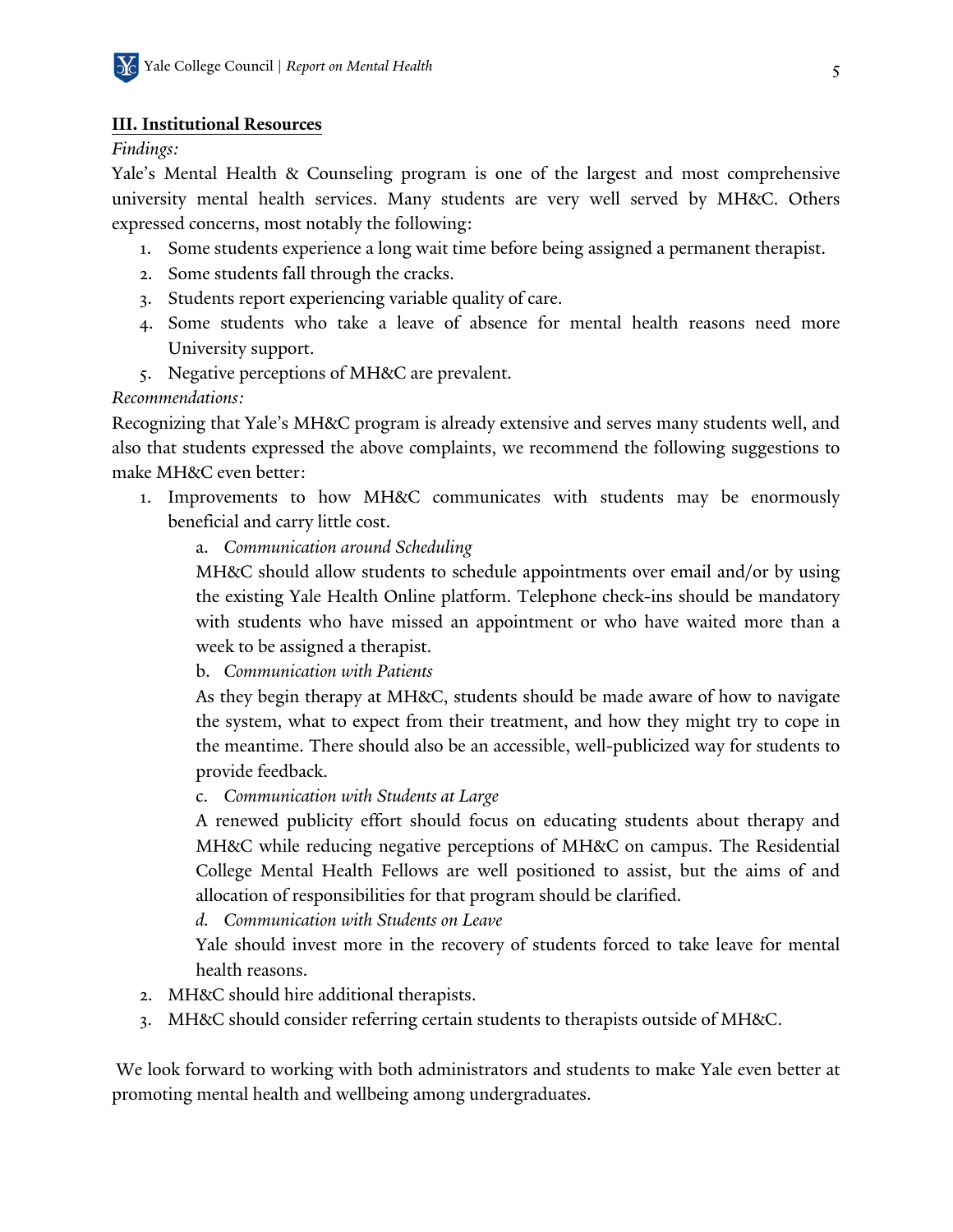### **Campus Culture**

#### **I. Overview**

Yale is a school that attracts and encourages excellence. The work students and faculty pursue makes Yale one of the best universities in the world, but it does not necessarily make it the healthiest. Sometimes the qualities that make our university what it is also carry negative consequences for mental health on campus. While the pursuit of excellence can tax both mental and physical health, some amount of stress can be good. This section of the report, however, focuses on elements of Yale's culture that have negative effects on our mental health as students.

Beyond its renown for academic excellence, Yale has a reputation as the "happy Ivy." This designation is in part a result of Yale's branding: In 2011, for example, news website *The Daily Beast* named Yale the "Happiest School in America." Students we spoke to put a less positive spin on Yale's reputation for exuberant students. A survey respondent suggested that at Yale, "a system of values predominates under which being unhappy [equals] being a failure." On a similar note, one of our interviewees asserted that Yale students are "type A personalities in a pressure cooker." We work hard to succeed in school, and in this pursuit we incur considerable academic stress.

Pressure to succeed applies not only in the realm of academics, but also in our extracurricular activities and social lives. We pursue leadership positions in clubs, apply for funds to travel and do research, and start planning our summers in January. We even maintain expectations for high performance in our social lives. As another interviewee noted, a "work hard, play hard" ethic dominates our weekly social scene, where immoderate alcohol consumption is praised as a reward after a tough week of studying.

Many of our interviewees and survey respondents highlighted their concern about a "mythical Yale student," an idealized student who excels in and out of the classroom and seems entirely indefatigable. As one student said, Yalies often feel pressure to appear "effortlessly excellent." We complain about work with a smile. We brag about our lack of sleep and the scant number of hours before a due date we began an assignment. We declare our levels of stress, exhaustion, incompetence, and anxiety as if negative self-appraisal were a competitive sport. Sometimes hyperbole and dark humor make it hard for us to share our sincere mental health concerns. Other times the ambient pressure to achieve can trigger or exacerbate serious mental health issues, including depression, addiction, mood disorders, disordered eating, and psychotic disorders.

Pressure on Yalies to cloak mental health concerns does not just come from our fellow classmates. Many Yale students feel pressure to succeed from our families, high schools, home communities and ourselves. People generally expect us to enjoy our college experience and feel grateful just to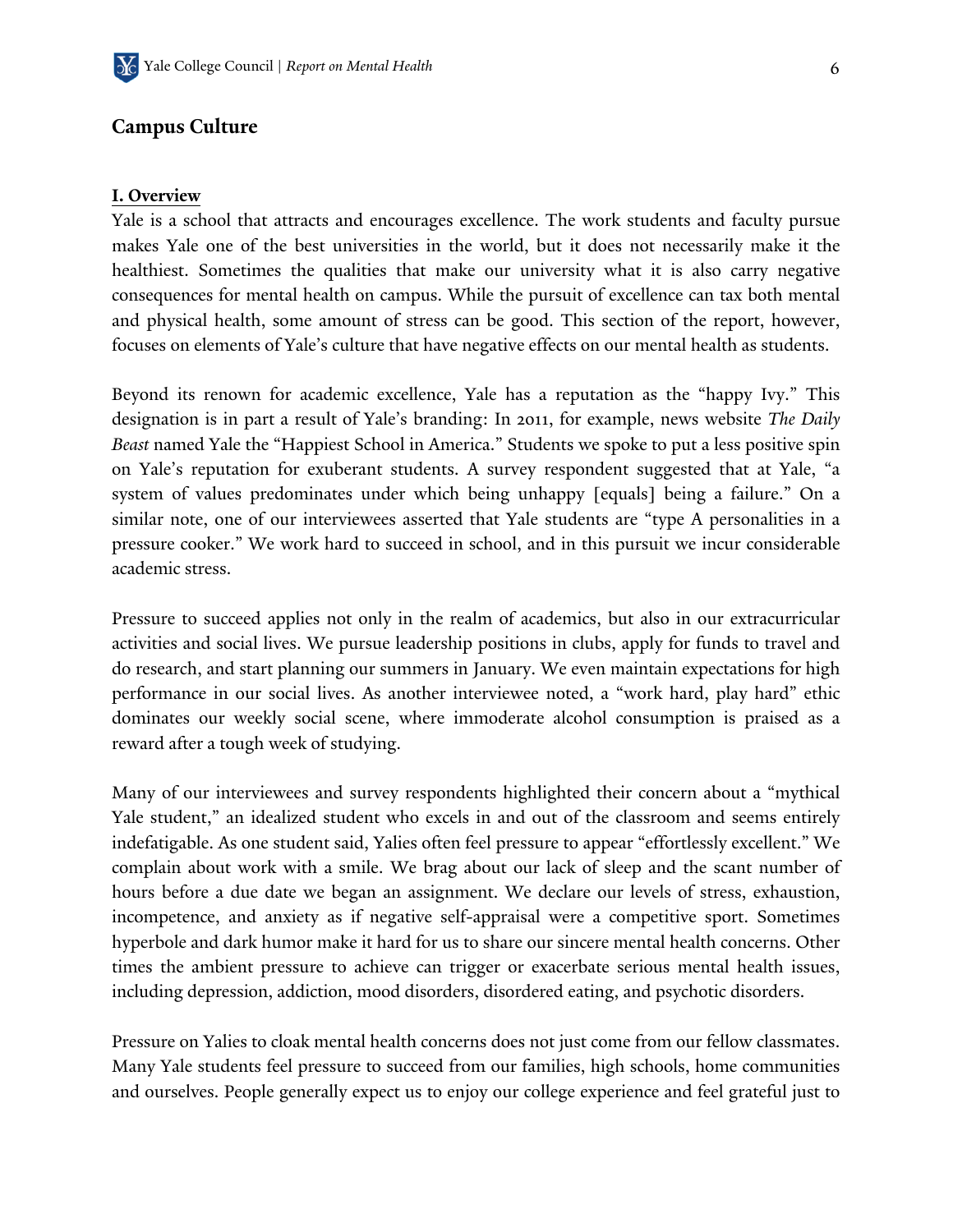be here. Many interviewees told us it is harder to express concerns or admit failure in the face of such pressure from home. As one survey respondent summarized, Yale does not have a "culture where people understand that it is OK to not be OK."

Meanwhile, students often come to Yale bearing heavy loads. Many qualities that made us compelling to admissions officers—the difficult incidents that made us strong, the excellent high school grades we pursued at the cost of stress and anxiety, the disadvantages of less privilege we worked with to get here—are the same things that make us vulnerable to mental health issues. The transition to college's freedoms and expectations can intensify or reignite old issues. Furthermore, when our sense of time corresponds to 13-week semesters, life in college can seem to happen faster than life outside of it. Things that are difficult seem insurmountable, and situations escalate quickly. Stressful conditions can spark or magnify acute mental health concerns.

Yale offers a wide array of resources to help undergraduates address mental health concerns, and its administrative efforts to improve campus culture around mental health are similarly expansive. This report elaborates on the successes of peer and institutional mental health resources, as well as possibilities for their improvement, in subsequent sections. What follows below are suggestions for a healthier campus culture that students, administrators, and student groups that focus on campus culture—including the Communication and Consent Educators (CCEs), the Chaplaincy Fellows, and Mind Matters—may act on more directly.

#### **II. Recommendations**

Many of Yale's barriers to mental health are in no way unique to Yale. Academic stress and anxiety will probably always be par for the course on college campuses. Binge alcohol consumption colors Yale's weekend scene much like at other schools. Incidents of oppression, violence, and intolerance damage the sense that we all belong and can succeed at Yale. It is difficult to say what faults of Yale's particular campus culture inhibit mental health and even more difficult to offer advice for their alleviation. Recognizing these limitations, this section offers a mix of concrete and general recommendations for how students and administrators can promote mental health and wellbeing through Yale's campus culture.

#### **A. Recommendations for Students**

#### *1. Acknowledge limitations, failures, and fears.*

We should recognize that Yale presents intellectual and social challenges we have never faced before, and that sometimes we may not succeed. We should not assume we have to be anxious, stressed, and sleep deprived to do well at Yale. Groups like the CCEs and the Chaplaincy Fellows are perfectly positioned to foster these conversations. We should encourage these public dialogues and foster similar discussions on our own.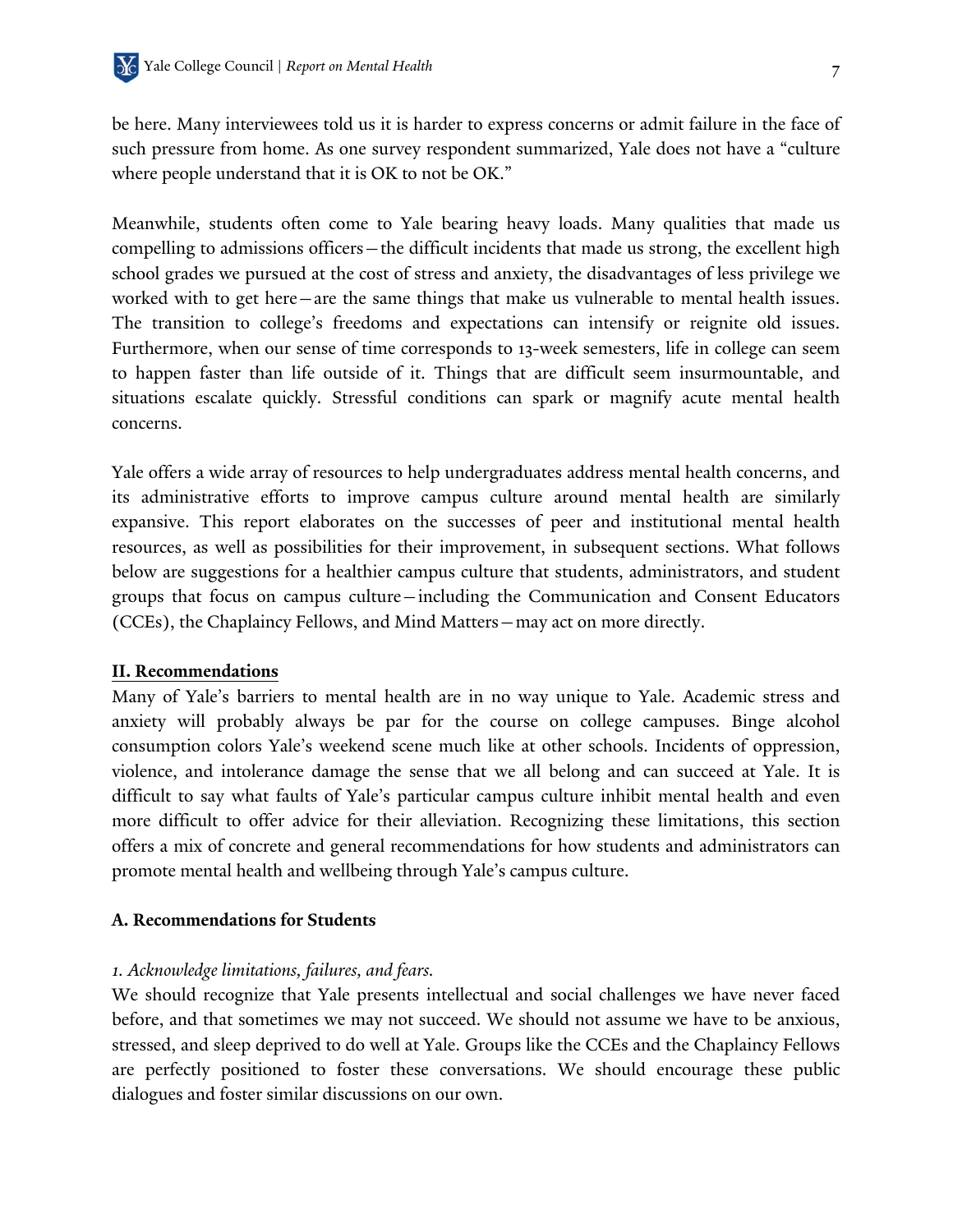#### *2. Develop relationships of mutual accountability.*

We should not let stigma prevent us from communicating with friends, deans, and professors when something is hard for us. After our freshman year, there is no FroCo checking in to ask how we're doing; we need to look out for each other. We should not feel like we have to put on a brave face when something feels wrong. We should feel comfortable leaning on our friends and encouraging them to do the same.

#### *3. Praise wellbeing as much as success.*

We should acknowledge to the students who look up to us that we are not infallible. Students in extracurricular leadership roles often have great power to set their group's tone. We should recognize that we can make our groups healthier by reflecting on the larger implications of our daily choices, by talking about when we have asked for help, and by refusing to glorify stress. We can also pursue more structural changes that promote mental health, such as this year's shortened a cappella rush.

#### **B. Recommendations for Administrators**

#### *1. Use language in campus-wide emails and addresses that encourage wellbeing.*

The Chaplain's Office is notable for promoting the value of personal care and reflection. This attitude should not be countercultural. Yale's "leaders of tomorrow" message can intensify stress on students and aggrandize our actions. Refocus attention on responsibility and citizenship, in addition to productivity and leadership.

#### *2. Encourage introspection and the formation of deep friendships beginning in Freshman Orientation.*

As students acclimate to Yale, messages that encourage mental health and wellbeing should be frequent and explicit. Many of Yale's pre-orientation programs already promote the games and discussions that kick-start solid friendships, and mandatory events like FroCo group discussions balance personal sharing and reflection with the glut of information freshmen receive during orientation. There should be explicit guidelines in FroCo and pre-orientation leader training for discussions about mental health and wellness. These leaders should encourage freshmen to integrate the information they learn in orientation into their personal lives. Group meetings should be structured to reflect on recent experiences, expectations, and values.

#### *3. Ensure that administrators use tools in their control to support students' mental health.*

At its best, the wide net of support constructed for new students works consistently and as a unit to support students throughout their time at Yale. For instance, residential college deans and other administrators should have discretion to support students with mental health and wellness concerns. Recognizing that mental illness can be as incapacitating as physical illness, administrators should make clear students are encouraged to consult with them when they feel like they are in trouble.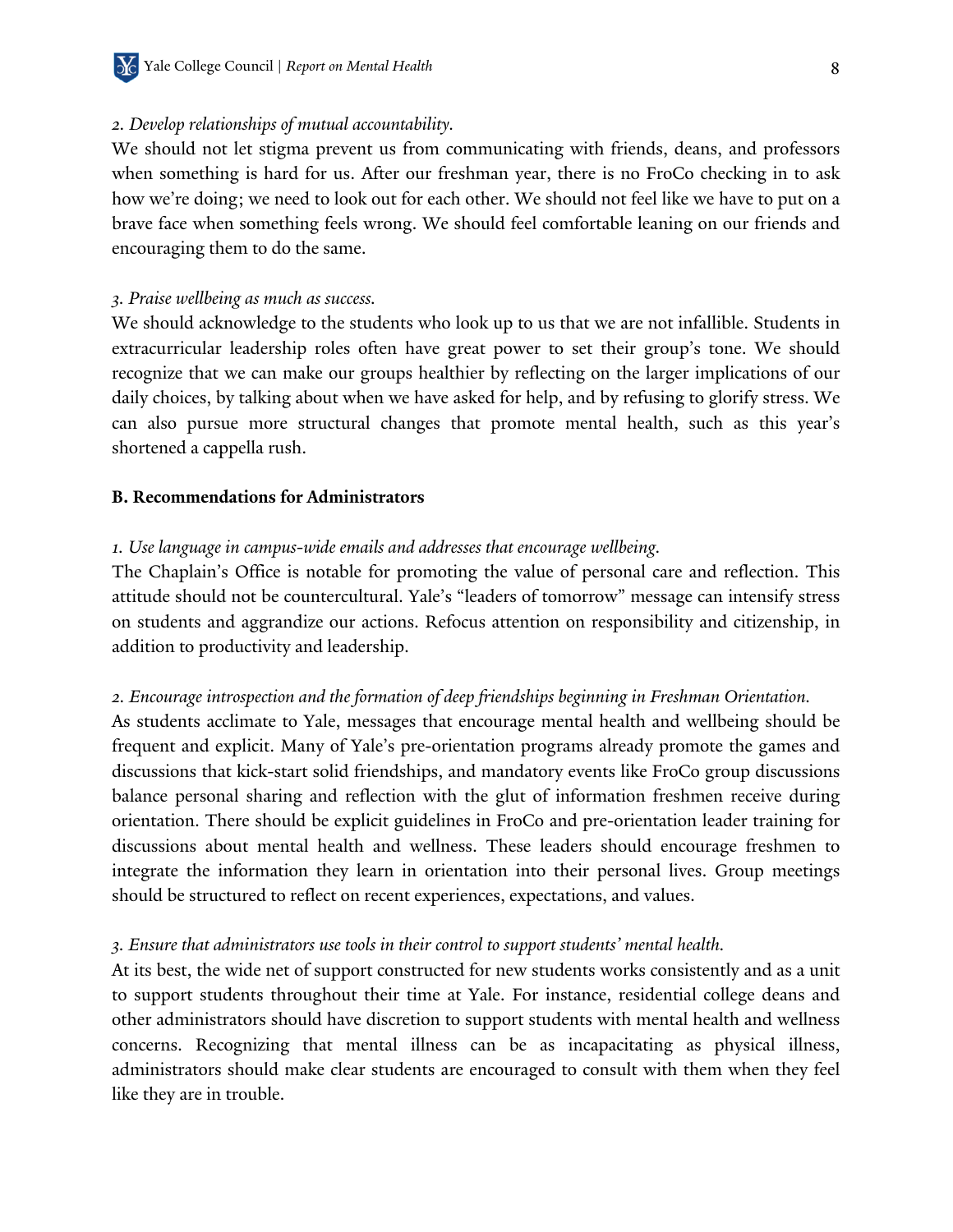### **Peer Resources**

#### **I. Overview**

Yale boasts an extensive network of student-led and student-staffed mental health resource groups. Organizations like Walden Peer Counseling, Queer Peers, the Communication and Consent Educators (CCEs), and the Freshman Counselor (FroCo) and Peer Liaison (PL) programs are united in promoting students' wellbeing and distinct with respect to each group's specific issues of interest, counseling methods, and target population. Students often consult peer resources as a middle course between seeking professional counseling and handling issues on their own or with friends.

The first part of this section lists our findings, describing strengths and weaknesses of Yale's network of peer resources. The second part of this section offers suggestions for improvement. Though individual organizations each have their specific strengths and weaknesses, this report focuses on trends common to many or all of Yale's peer resources.

#### **II. Findings**

#### **A. Strengths**

Most of Yale's peer resources are well-known on campus. In our survey of the undergraduate population (N=996), 991 had heard of FroCos, 967 had heard of Walden, 947 had heard of the Peer Liaison program, 934 had heard of the CCE program, and 769 had heard of Queer Peers. Interviews demonstrated that students are glad that the services exist.





Yale benefits from the diversity of its peer resources. Some focus on a specific issue (e.g. Queer Peers, CCEs), while others are for general use (e.g. FroCos, Walden Peer Counseling). Some focus on a specific subset of Yale's population (e.g. FroCos, Peer Liaisons), while others are for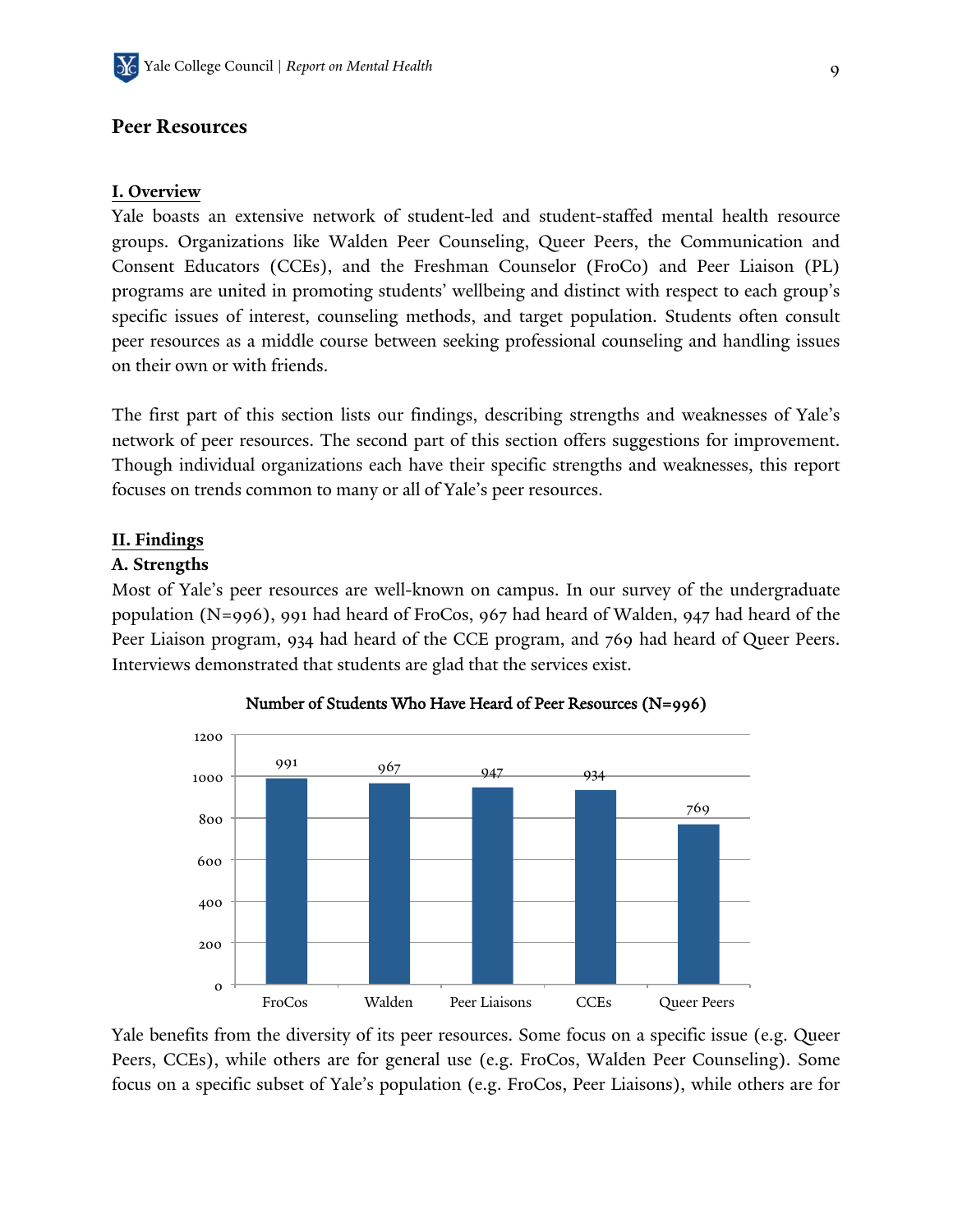use by any Yale student. Some offer different types of counseling (e.g. FroCos, Walden), whereas others focus on interventions aimed at improving campus culture.

Finally, peer resource providers are well trained. All students who staff Yale's peer mental health resources receive training from Yale administrators and other students. Each organization has its own training regimen that focuses on the most relevant methods and resources.

#### **B. Weaknesses**

Yale's peer resources are generally underutilized. Of those who responded to our survey (N=996), only 164 had used PLs, 108 CCEs, 38 Walden, and 15 Queer Peers. FroCos were a notable but unsurprising outlier; 728 students reported using them.

We found three primary obstacles to using Yale's peer resources: stigma, unfamiliarity with the unique function of peer resources, and confusion about how to navigate the peer resource network. Students must overcome all three before accessing peer resources.

#### *1. Stigma*

In many interviews and dozens of survey responses, students emphasized the effect of stigma on Yale's mental health culture and their ability to access mental health resources. Students are often particularly loath to acknowledge their struggles to other students. When a peer counselor might be a friend, classmate, or teammate, students are concerned they will be judged or met with apathy, incompetence, or unprofessionalism. When students are already reticent about reaching out, assumptions like these can be all that it takes to prevent students from seeking help.

#### *2. Unfamiliarity with the advantages of peer counseling*

While most students know that the groups exist, fewer understand how they might be uniquely helpful. Most interviewees, while affirming that they were glad these services existed, also said they could not imagine wanting to speak to someone who was neither a friend nor a professional. Most interviewees were also unaware of the training that peer counselors receive, or that all groups emphasize confidentiality of information. They were largely unaware of the varied levels of personalization available in peer counselors, from Walden, where both the counselee and counselor remain anonymous, to Peer Liaisons and FroCos, who are assigned to individuals and build personal relationships over time.

Many interviewees reported that they turn to existing friend groups when they want peer counseling. There is nothing wrong with choosing to consult a friend, but in some cases, peer resources can be even more helpful. Some interviewees' explanations of decisions not to utilize such resources suggest a misunderstanding of the benefits of peer counseling–namely the opportunity to talk to someone who is both a trained counselor and also intimately familiar with the student experience.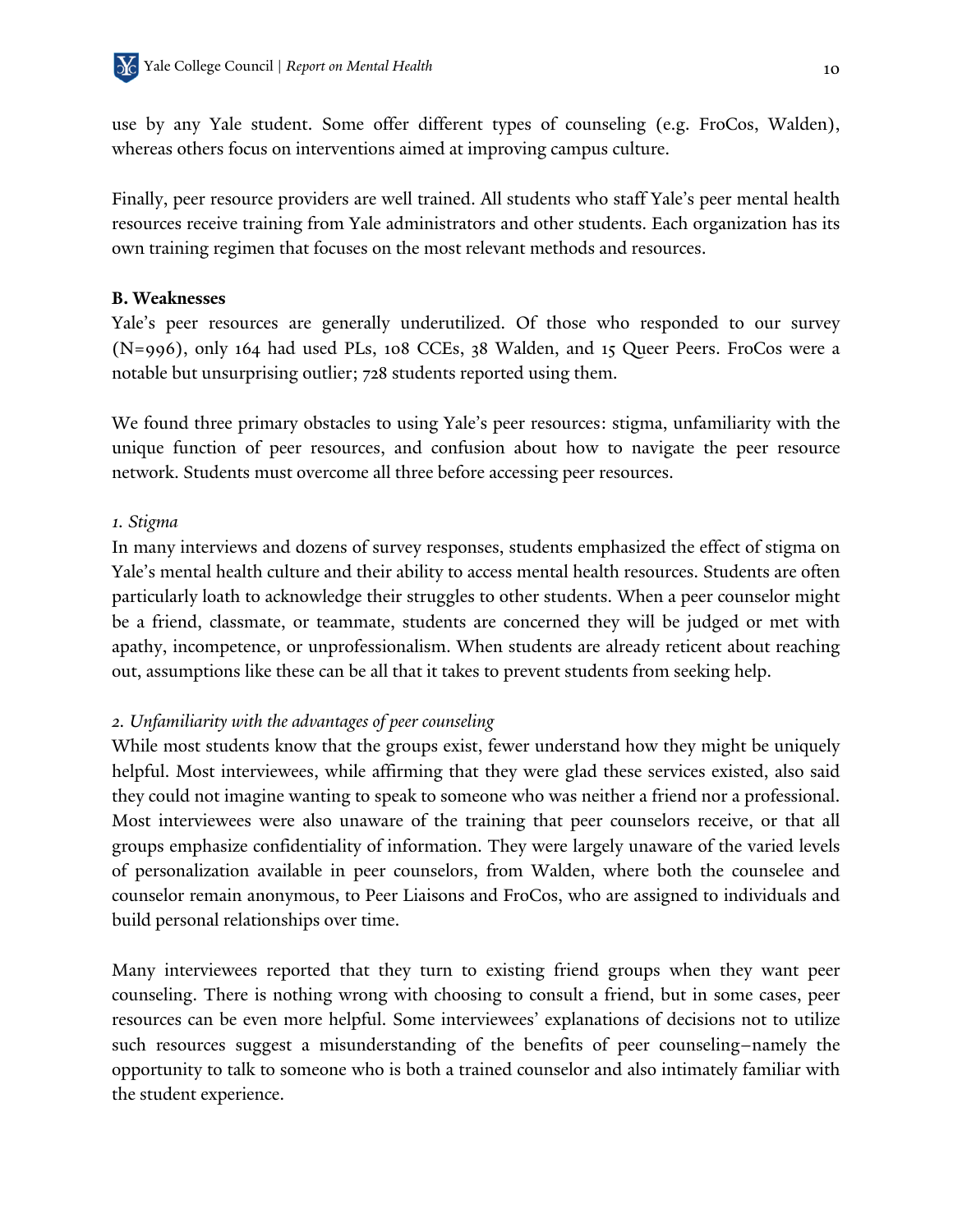Other students we interviewed said they preferred to discuss their mental health concerns with student leaders of their extracurricular groups, especially fraternity officers and sports team captains. Relationships of that type can be uniquely helpful in their own way. Unfortunately, these leaders are not normally trained the way Peer Resource group members are. The Yale College Dean's Office has recently instituted the leadership training courses that student group leaders must attend at the beginning of the year, but student leaders do not always attend these sessions or give them full attention, and these courses do not fully equip student leaders to serve as counselors and mentors.

### *3. Lack of centralized information and/or referral services*

Even students who overcome the previous two roadblocks may have trouble figuring out which resource is best suited to their needs. The plethora of resources available at Yale can be difficult to navigate on one's own. This lack of clarity is a barrier to resource delivery for students interested, and it may compound concerns about confidentiality or stigma.

For freshmen, the source of the information about these services is often their FroCo. Yet even FroCos are sometimes unclear about which service is most appropriate. Some of the FroCos we interviewed said they were unsure of when to refer freshmen to one peer resource instead of another. Moreover, after freshman year, students do not have the benefit of that referral channel. Sophomores, juniors, and seniors must navigate the confusing network of peer resources without the help of a FroCo.

#### **III. Recommendations**

 $\overline{a}$ 

#### **A. Centralize information**

Information on available peer resources and what they do should be public, easily accessible, and widely publicized. It should be managed by a dedicated body of students and/or administrators. The list that YCC's Mental Health Committee compiled in 2012 is a start,<sup>1</sup> but this information is at risk of going out of date and is difficult to find. An improvement might be putting this information on a separate peer mental health resource network website that clarifies descriptions of the resources and discusses their primary functions. The link for this website or other central source for this information should also be visible from highly visible Yale websites, such as YaleNews, SIS and the *Yale Daily News* website.

#### **B. Improve public representation and discussion**

Public advocacy and discussion are vital steps towards increasing the understanding of benefits to peer resources on campus and incrementally de-stigmatizing their use. To that end, we

<sup>1</sup> The YCC Mental Health Reference sheet may be found at http://ycc.yale.edu/files/2013/09/MHC-Resource-Sheet-9.28.pdf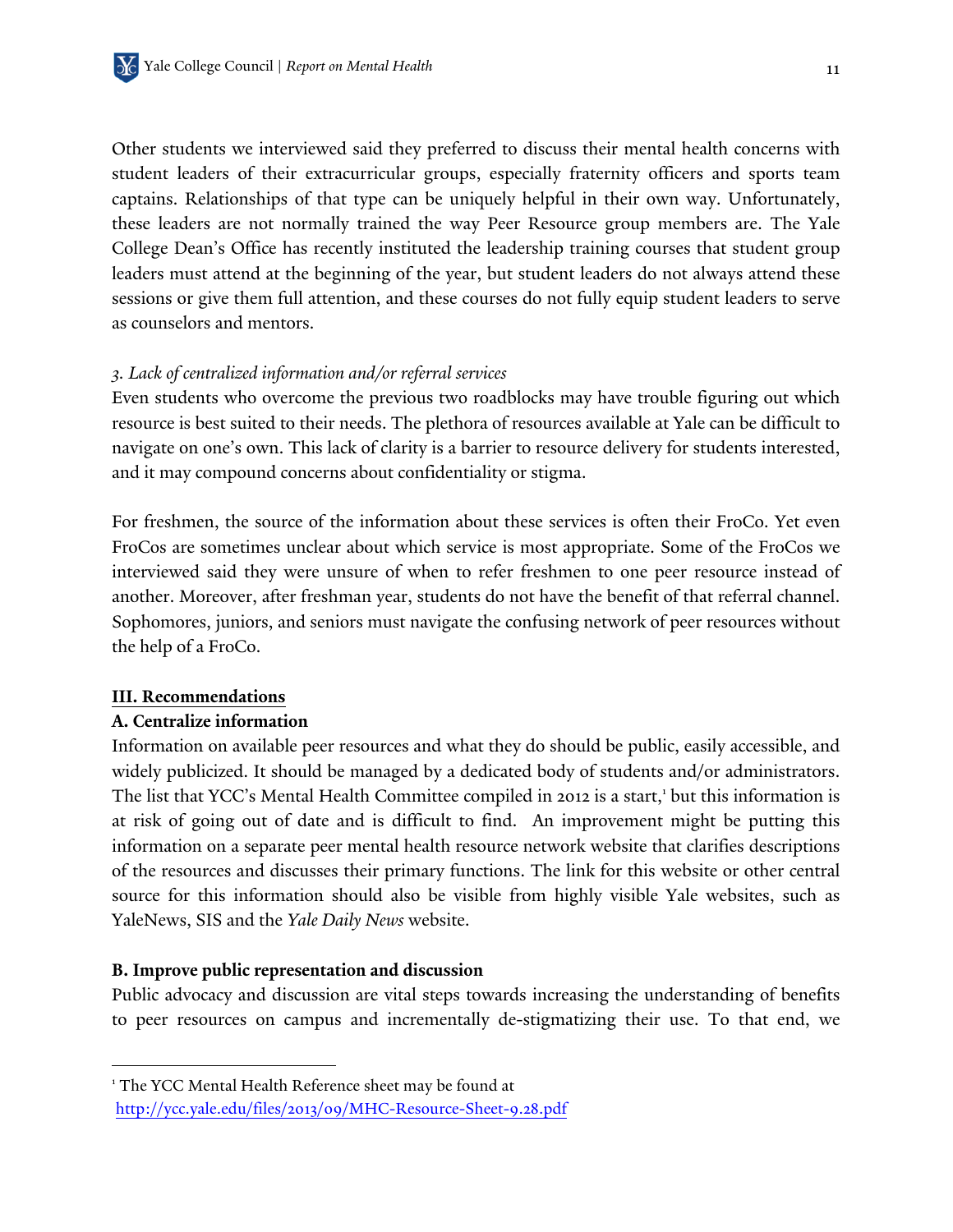recommend that there be some sort of visible body that consistently exists to advocate, publicize, and work to improve mental health and wellbeing on campus. This group could also help with the centralized information flow proposed above. The aim of this group would be to enrich the quality of discussion of mental health on campus, through speakers, events, bulletins or otherwise, and would also attach faces to ideas and missions of these groups representing all sectors of undergraduate life. The group could also work to increase access to peer resources and to help fill the referral channel void left by FroCos for upperclassmen. This effort might include more creative use of the Residential Colleges, in a manner similar to that of CCEs and Chaplaincy Fellows. We see three possible approaches to forming such an organization:

#### *1. Student coalition*

An all-student group, drawn from the current membership of peer resource groups or retired senior members, would meet to advocate for and promote mental health and wellbeing on campus through speakers, events and campaigns.

#### *2. Safety Net*

Safety Net is an informal group of students and staff across the University that meets monthly to discuss trending mental health and safety topics on campus. Safety Net could improve Yale's peer resource scene if it took on a more visible role in student life.

#### *3. Yale College Dean's Office Standing Committee*

There is currently no Standing Committee devoted to mental health issues on campus. Standing Committees are an effective way to ensure that certain issues are protected against diminishing student interest and participation. Furthermore, they have the added clout that comes from faculty participation and endorsement.

#### **C. Improve student leadership training**

While the above steps might help broaden and deepen Peer Resource groups' campus presence, students are still likely to look to trusted leaders and mentors within their current networks before they look elsewhere. For that reason, it would be immensely helpful for student leaders across campus to undergo at least a portion of the counseling, cultural competency, and sexual misconduct training that FroCos, Walden Counselors, PLs, and other peer resource providers undergo at the beginning of every year. This training must be implemented in a way that makes clear to student leaders that it is of utmost importance: Many of the FroCos we interviewed reported that the most surprising part of training for them was learning about the number of students on campus who currently see some sort of counselor. Simply communicating these statistics to other student leaders could go a long way towards illustrating the relevance of their training.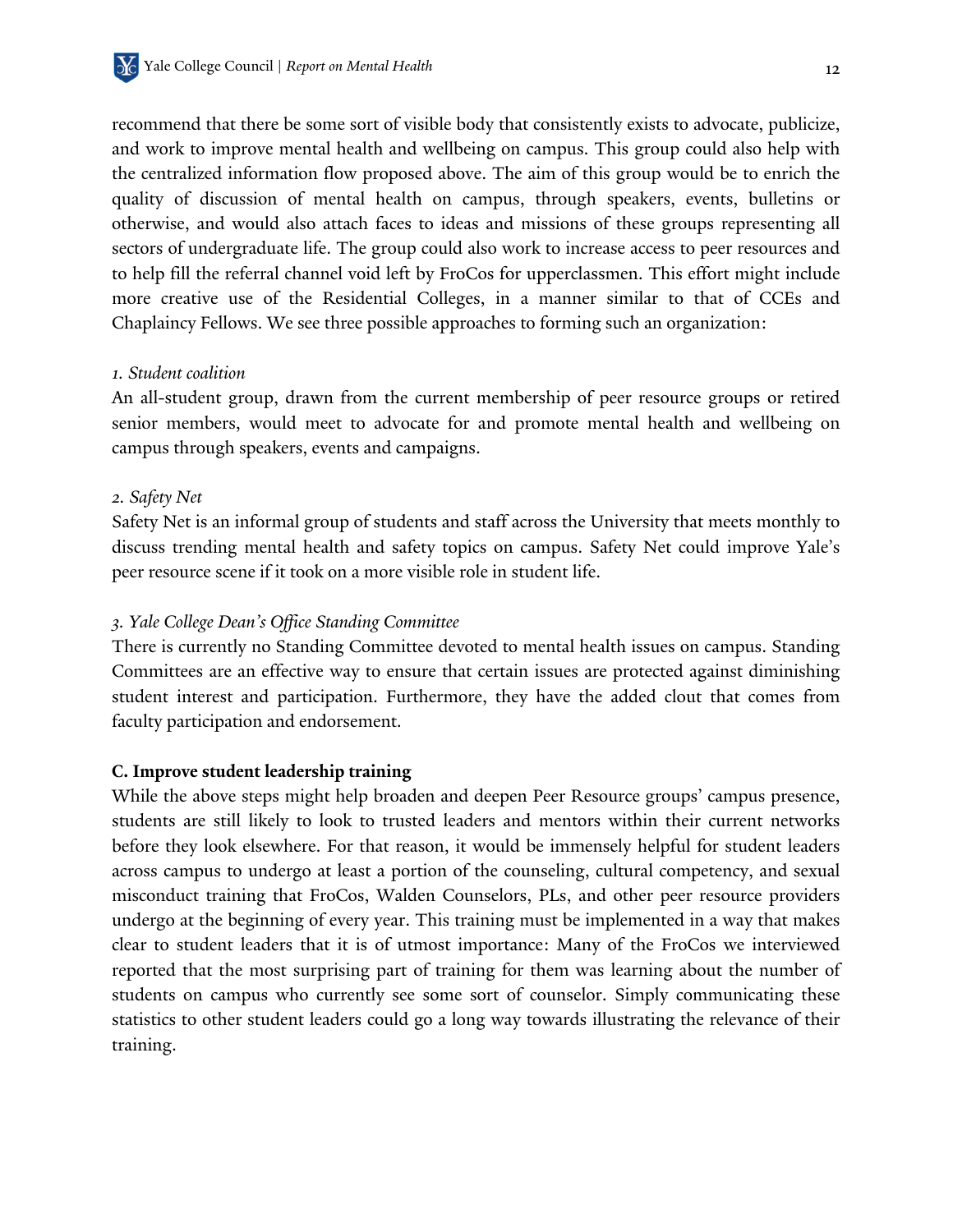## **Institutional Resources**

### **I. Overview**

Yale offers a variety of institutional resources to support undergraduates' mental health and wellbeing. Relevant institutional bodies include Yale Health's Mental Health & Counseling Department (MH&C), the Sexual Harassment and Assault Response & Education (SHARE) Center, the Chaplain's Office, the Resource Office on Disabilities, four Cultural Centers, the Office of LGBTQ Resources, and the Office of International Students and Scholars. Faculty, staff, and administrators in established advisory roles include Masters and Deans of the residential colleges, faculty advisors, and student affairs fellows. We solicited perspectives on all of these different resources and interviewed many of their directors. We have chosen to focus this report's analysis, however, on Yale's Mental Health & Counseling services. There are several reasons for this decision:

- 1. Students with the most dire mental health concerns are referred to MH&C.
- 2. A high percentage of undergraduates seek care through MH&C.
- 3. MH&C is more easily discussed as a single entity than are other frequently utilized resources such as Masters and Deans, by virtue of being a single department.
- 4. Students volunteered the most feedback about MH&C as compared to other institutional resources.
- 5. Perceptions about MH&C are the best proxies for perceptions of mental health on campus in general.

This section synthesizes data collected about MH&C, with a particular eye to identifying its strengths and weaknesses. We conclude with recommendations for improvement.

### **II. Findings**

### **A. Strengths**

MH&C's many strengths include the following. MH&C is:

- 1. FREE care at MH&C is freely available to all undergraduates.
- 2. CONFIDENTIAL MH&C maintains the highest standards of confidentiality to minimize the danger of students being stigmatized as a result of seeking care.
- 3. AVAILABLE 24/7 Yale students can reach a mental health professional twenty-four hours a day, seven days a week, by calling Acute Care and asking for the therapist on call.
- 4. LARGE Yale MH&C has more staff than many peer institutions.
- 5. VARIED MH&C staff are trained in a diversity of disciplines, including social work, psychology, and psychiatry. A variety of services are offered, including one-on-one psychotherapy, therapy groups, nutritional counseling, couples counseling, and medication management.
- 6. FLEXIBLE MH&C is flexible in that students can seek care through MH&C without committing to a lengthy course of therapy. Students who feel they might connect better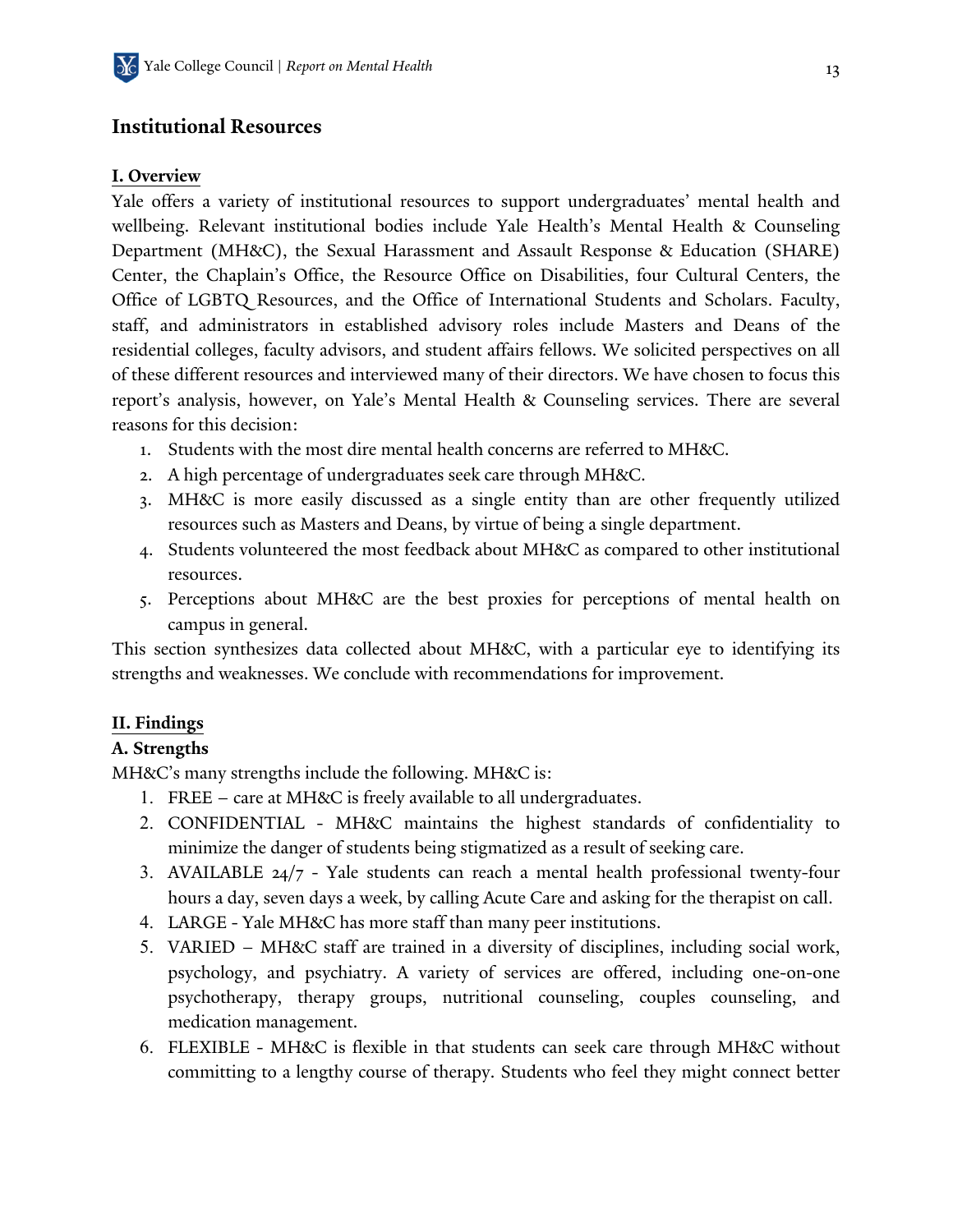with a different therapist than the one to whom they were assigned may elect to switch therapists.

7. WELL UTILIZED – more than 50 percent of undergraduates seek care at MH&C over the course of their time at Yale.

#### **B. Weaknesses**

The remainder of this section will introduce what we found to be salient weaknesses of MH&C and offer recommendations for improvement. To be clear, the majority of our survey respondents and interviewees were neutral or positive about the quality of care they received at MH&C. We devote more words to this section than the previous one not because MH&C has more weaknesses than strengths, but because this report focuses on areas for improvement. Recognizing the many excellent qualities of MH&C and also the following student complaints, we hope to collaborate with administrators to support MH&C in making its services and perception in the community even better. The most common concerns identified in our survey and interviews included (1) delays of treatment, (2) an imperfect scheduling system, (3) experiences of variable quality of care, (4) an insufficiently supportive forced leave policy, and (5) negative perceptions about MH&C.

At this point, we wish to re-emphasize the likely sampling bias of our research. We know from conversations with mental health professionals that students who have positive experiences with mental health services may be less likely to elect to be interviewed or take a survey on the subject. Furthermore, based on our interviews with administrators at MH&C, we know the complaints above are all concerns about which MH&C is already aware. Our intent in this section is simply to pair documented concerns with suggestions for improvement.

#### *1. Delays of Treatment*

The most frequent complaint we encountered in interviews and survey responses was that it takes too long to start receiving help at MH&C. In response to the prompt, *The length of time I waited before receiving help was reasonable, relative to the urgency of my condition, surveyed* undergraduates who had sought out the services of MH&C gave the following results (N=360):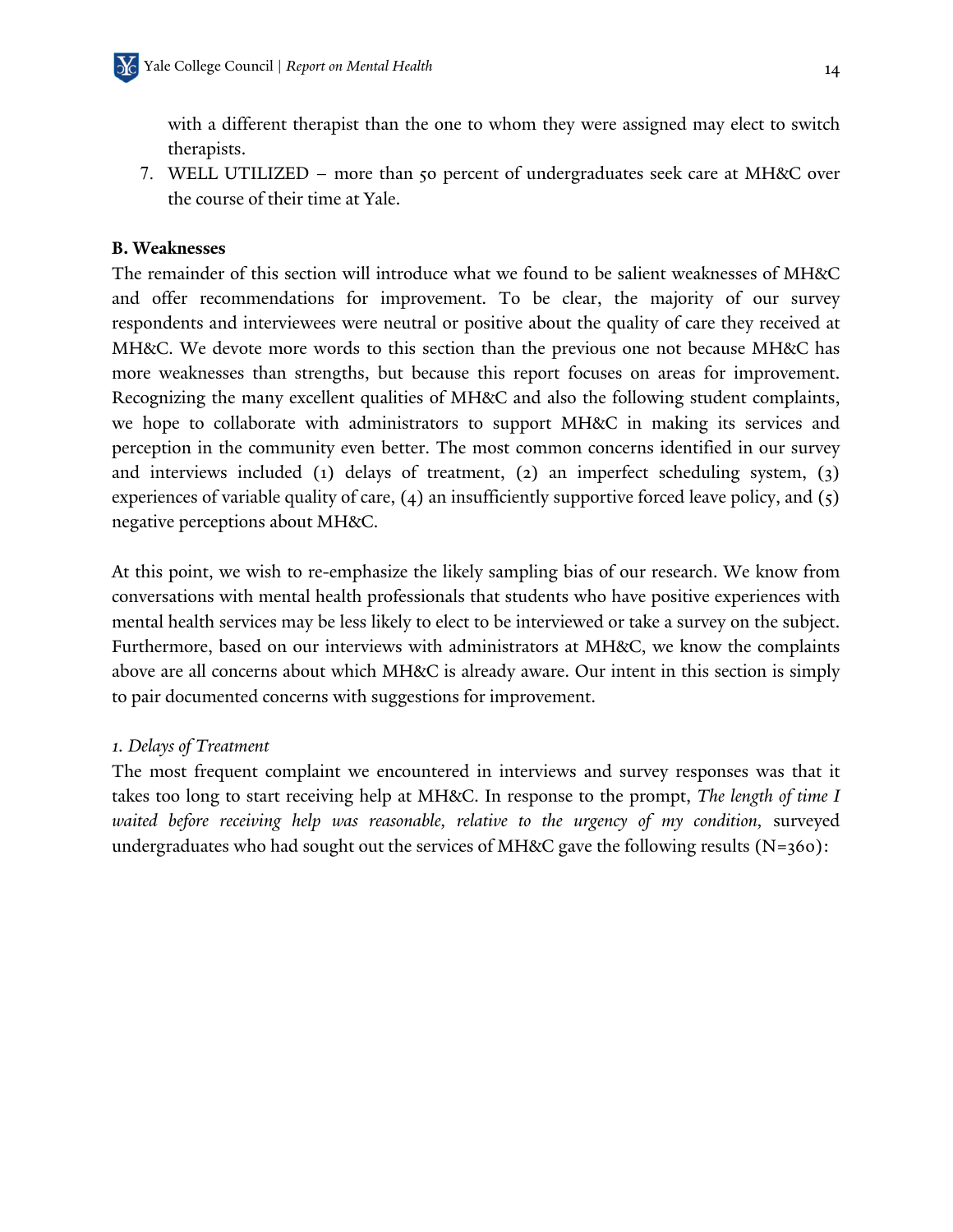$\overline{a}$ 



#### Undergraduates' Reaction to Statement: The length of time I waited before receiving help was reasonable, relative to the urgency of my condition  $(N=360)$

As the above chart illustrates, most respondents felt that their condition merited more rapid attention than it received. The prevailing sense that too many students experience long waits before they receive care was echoed equally strongly in interviews. One survey respondent suggested: "Yale Mental Health & Counseling does its best, but…students frequently experience unacceptable delays in attempting to schedule appointments." Another survey respondent wrote: "My therapist at Yale is fantastic. The problem is that appointments take way too long to schedule. When an appointment is available [sic], it typically does not fit with my schedule, and it is frustrating to not have someone [sic] to turn to in that situation."

Getting help at MH&C takes place through a series of steps. First, students call to make an intake appointment. Following the intake appointment, they are assigned to a therapist. Then, the therapist schedules an appointment with the student. Some students complete this process within 1 to 2 weeks. However, other students reported they waited for more than a month.

The backlog of appointments that this data represents is troubling for several reasons. First and foremost, some students who feel they need professional assistance are not receiving it in a timely fashion. Second, when students experience long delays, they may become frustrated with MH&C and less likely to approach therapy with an open mind, fully able to benefit from it. Third, these students' situations are liable to deteriorate while they wait, meaning that an initial triage of students' complaints into more and less urgent cases may not be accurate.<sup>2</sup>

<sup>&</sup>lt;sup>2</sup> The problem of excessive wait times is exacerbated by the rapid pace of undergraduate life at Yale and high expectations of Yale undergraduates. The academic year compresses college life into little more than two dozen weeks of term time. For a student with mental health concerns that inhibit their ability to perform at the level expected of them, waiting a month before even beginning to receive care can be highly problematic.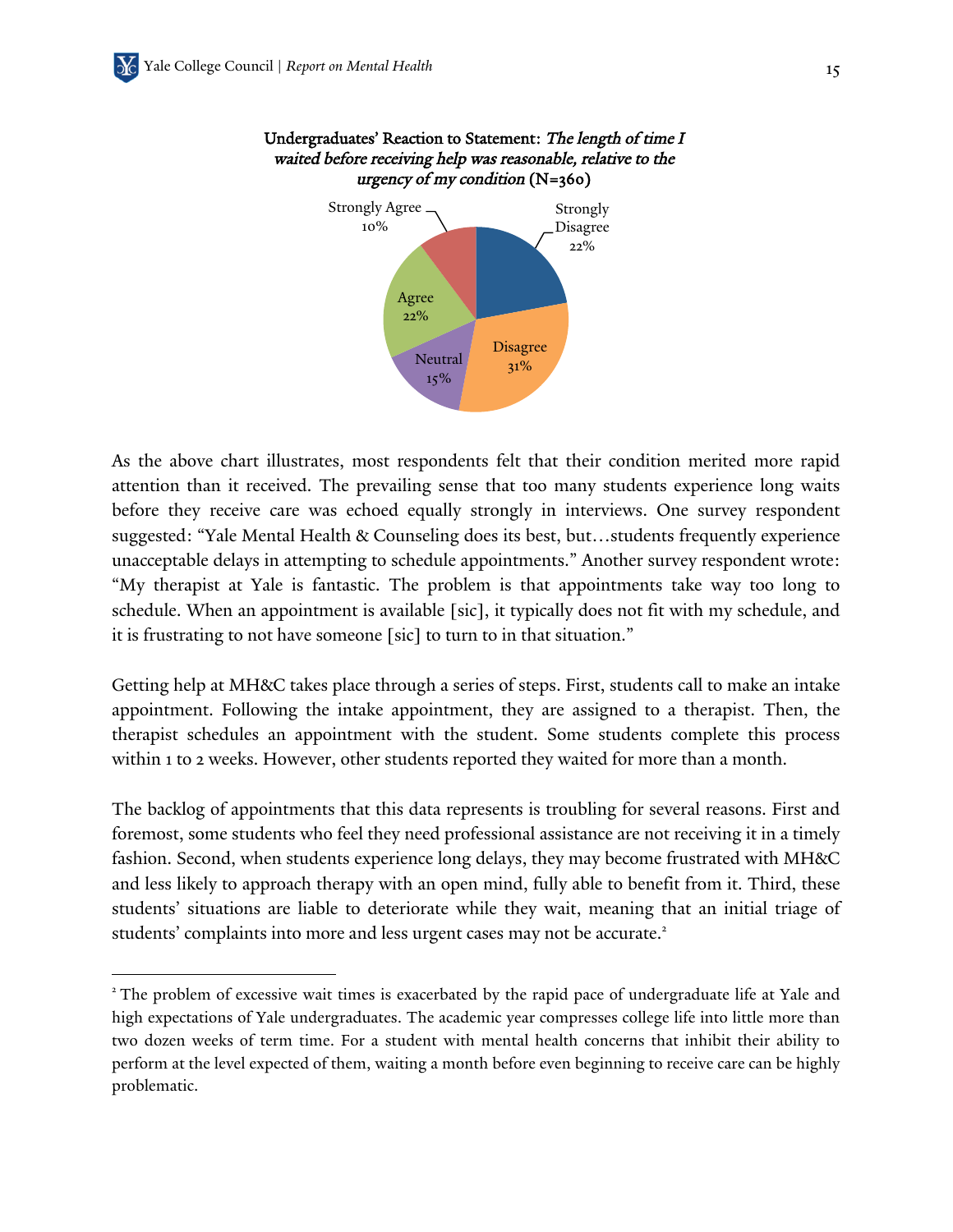Without quantitative data collected by MH&C, it is impossible to know the exact number of students who experience excessive wait times. It is true that some students may misremember or exaggerate the length of time they waited for help. However, every administrator we spoke with at MH&C agreed that a certain number of students wait longer than would be ideal.

In some situations, a long delay between intake appointment and assignment to a counselor may have serious, negative consequences. Consider the following anecdote, relayed by a survey respondent:

Sophomore year I was near suicidal and was told that Mental Health was "very busy" and that casual appointments would take a few weeks to get. They said if I felt as though my needs were "extremely urgent" then I could get an appointment sooner. The problem is that when you're depressed, it's already a lot to reach out to someone. To be told that your case needs to be an emergency makes you feel as though you've been rejected. Even though my case WAS an emergency, my depression made me feel like I was just being whiny and overdramatic. It made me feel like no one here actually cared about me. So I never got the emergency appointment even though I really, genuinely needed it.

Promptly treating all students who need help is vital for Yale students and for the University.

#### *2. Unreliable Scheduling System*

1

A different but related problem is that some students who seek help fall through the cracks. The vast majority of students who contact MH&C in the first instance are able to schedule an intake appointment, but some are never assigned a therapist or scheduled for an initial therapy session. Interviewees and survey respondents illustrated several scenarios of this nature: Sometimes when MH&C attempt to call students to schedule an initial therapy session, students are unable to answer their phones and unable to receive or review voice messages. Sometimes students who *do* regularly see a therapist at MH&C and schedule each upcoming session at the previous session fall out of the system when a single session is cancelled without being rescheduled.

Students leave their intake appointment with the understanding that MH&C will contact them to assign a therapist and schedule an initial therapy session. If not contacted by MH&C, the onus

Additionally, some students contact MH&C in the height of crisis but later cancel their appointment, sometimes because they feel better by the time their first therapy session rolls around. One might suggest that this paradigm, which is supported by long delays, is benign – after all, it helps reduce strain on a clogged system, and perhaps students who end up feeling better without professional care never needed it in the first place. Yet even crises that subside on their own may result from underlying issues for which therapy can be helpful. Treating students who muster the courage to seek help in crisis can heal underlying issues that might otherwise provoke future crises.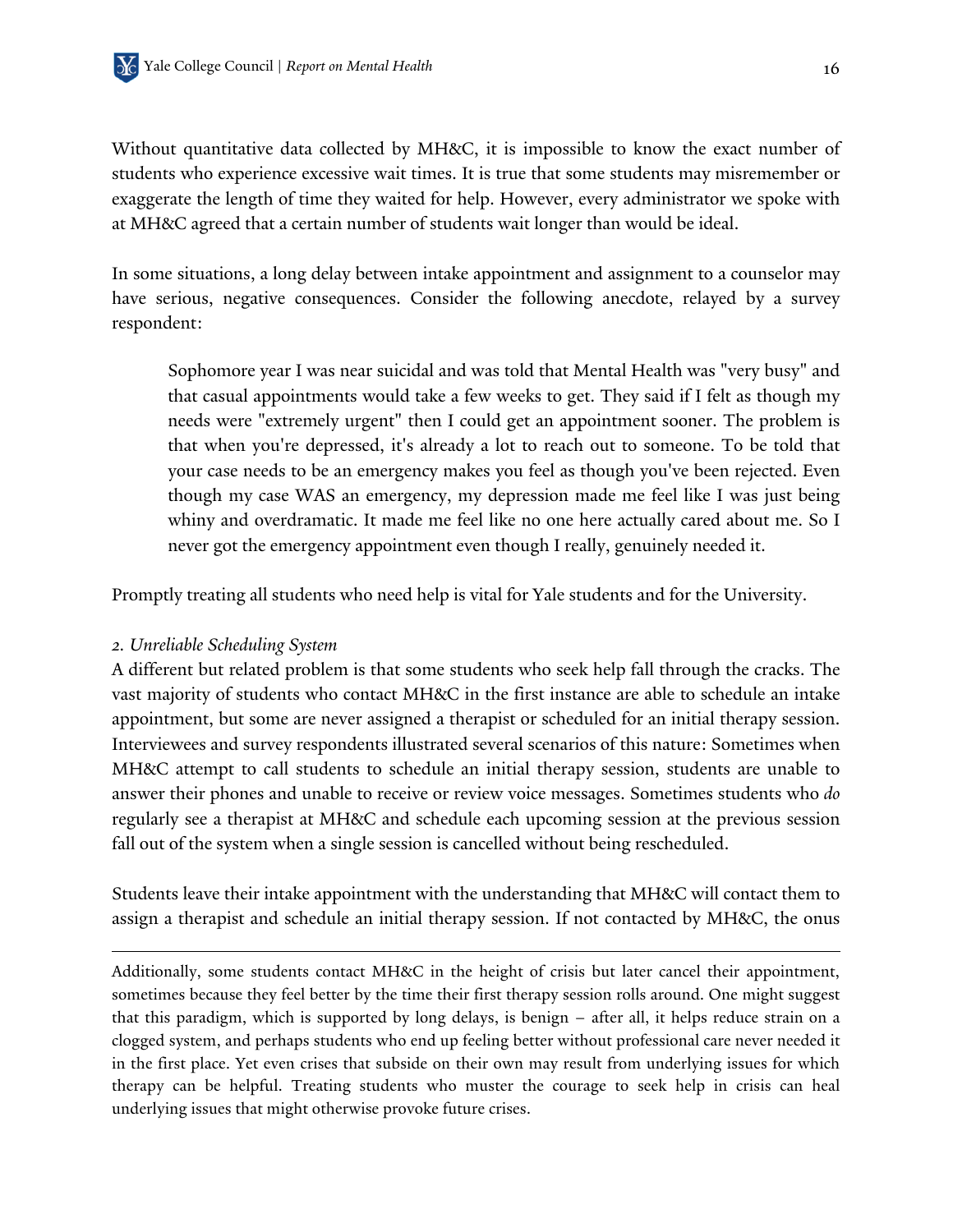falls on students again to contact MH&C themselves. Some students enlist the help of Masters, Deans, FroCos, Walden Peer Counselors, or others to advocate on their behalf. One FroCo we interviewed said none of the three freshmen she referred to MH&C were assigned therapists after their intake appointment until the students' residential college Dean contacted MH&C directly. Students who receive this support are the ones most likely to get an appointment, but not all students seeking therapist assignment take these extra steps.

A series of impediments hinder many students from obtaining the advocacy they need. Some students are too debilitated by their mental health issues to take the initiative to follow up. It takes a lot of courage for many students to approach MH&C, and some do not summon the fortitude to do so multiple times. Still others interpret silence from a therapist after a missed appointment or long delays as a sign that MH&C does not care about them, and so they do not follow up. Every additional barrier to care reduces the likelihood that it will be received. Those in the direst straits are least likely to take control of their care if they do not hear from MH&C.

#### *3. Variable Experience of Quality of Care*

In response to the prompt, *How would you rate the quality of care that you received through Yale Mental Health & Counseling?,* undergraduates who had sought out the services of MH&C gave the following results  $(N=353)$ :





These data suggest that students who receive care from MH&C have mixed opinions about the quality of the care that they receive. 64 percent of respondents reported their quality of care as Fair, Good, or Very Good, and 31 percent described their quality of care as Poor or Very Poor.

Though these data may represent a biased sample, anecdotes from students who experienced variable quality of care are nonetheless important to consider. According to one survey respondent, "it turned around my experience at Yale for the better!" Another wrote, "I walked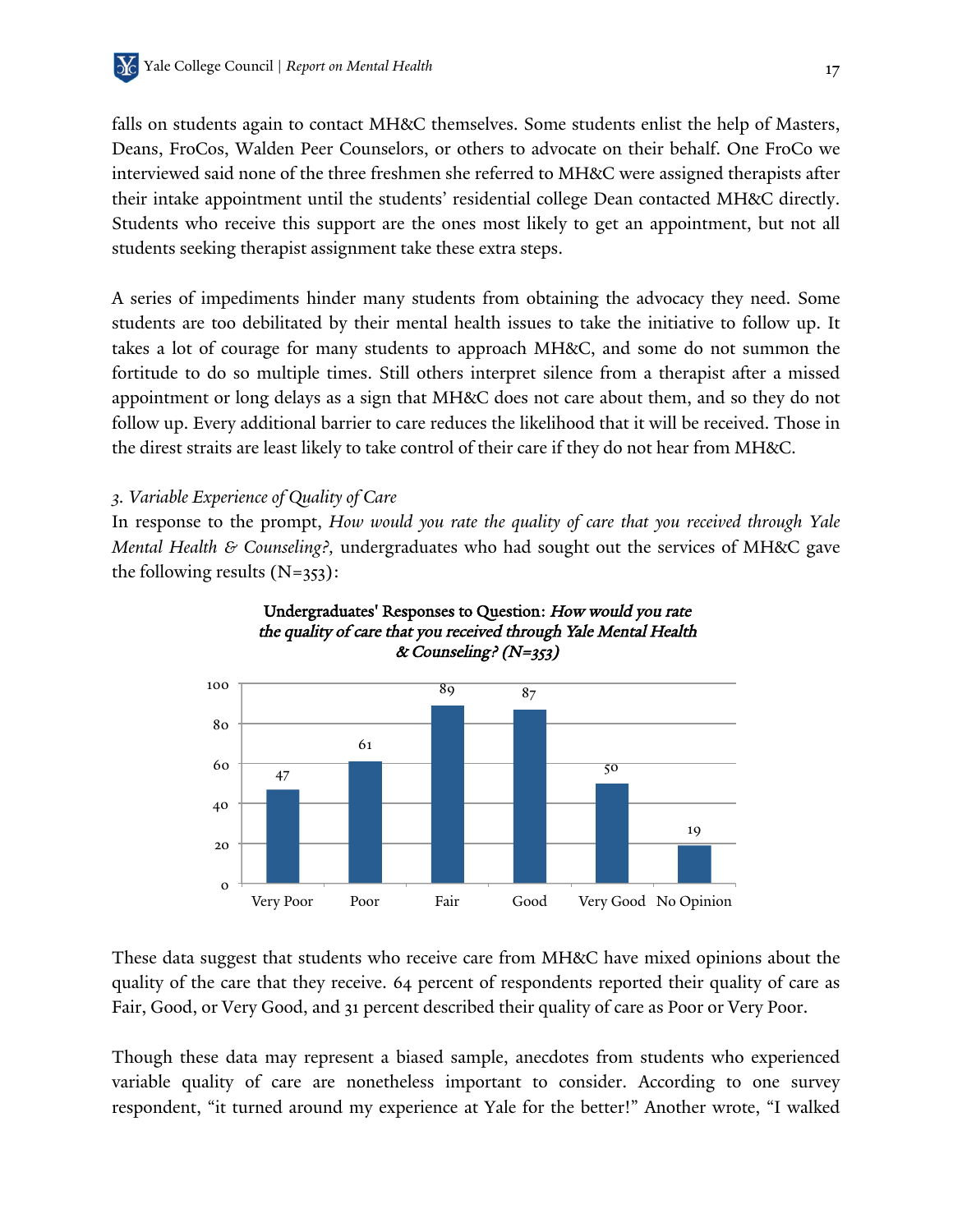into Mental Health citing an emergency of anxiety attacks and they took me in right there and my now therapist spoke with me. I had immediate attention and then entered a therapy schedule which I have found immensely helpful." However, that same respondent indicated, "Unfortunately I know many stories [of students who] have not received such immediate attention and great service."

Several students commented along the lines of one survey respondent: "I feel as though my therapist tries really hard to pin-point stereotypical issues in patients (like thoughts of suicide or concerns over parents) even when these issues are not bothering me at the time. This focus takes away from the time we could be spending actually talking about the things that are issues for me." Other survey respondents and interviewees described situations when therapists were perceived as cold, impersonal, or overwhelmed, offered inappropriate suggestions before listening, fell asleep during a therapy session, and trivialized students' concerns.

Because of the subjective nature of therapy and the sheer number of students counseled at MH&C, it is inevitable that some students will be dissatisfied. We also acknowledge that our survey and interviews may have elicited more of students' most negative reactions to MH&C than the more neutral or positive ones. However, we are concerned by how many students seem to be dissatisfied and by specific criticisms like those above.

#### *4. Lack of University Support in Situations of Forced Leave*

Some students are required to take a leave of absence from Yale as a result of serious mental health concerns. It makes sense that stressful elements of life at Yale might exacerbate some students' mental health concerns and prevent them from recovering. It also makes sense that students who present a danger to other members of the Yale community should be required to take leave. However, it is also important to recognize that students required to take a leave of absence often lose important sources of support found at Yale. These include not only friends and mentors, but also financial support, a sense of belonging and achievement, and distance from a home situation that may have been partially responsible for mental health concerns in the first place. We heard anecdotes from several students who felt they were asked to leave in error, and in a way that was detrimental to them As one survey respondent explained, "Being forced to leave Yale due to mental health issues made my life much more difficult. I had to find resources entirely on my own and was left without any support."

#### *5. Negative Perceptions*

Many undergraduates have a poor impression of MH&C because stories involving the weaknesses described above are more prevalent than stories of MH&C's strengths and successes. Many students surveyed who had not utilized MH&C services told us they thought they would face long delays before receiving care, that they may not see a good therapist, and that by seeking care they might risk being forced to leave Yale.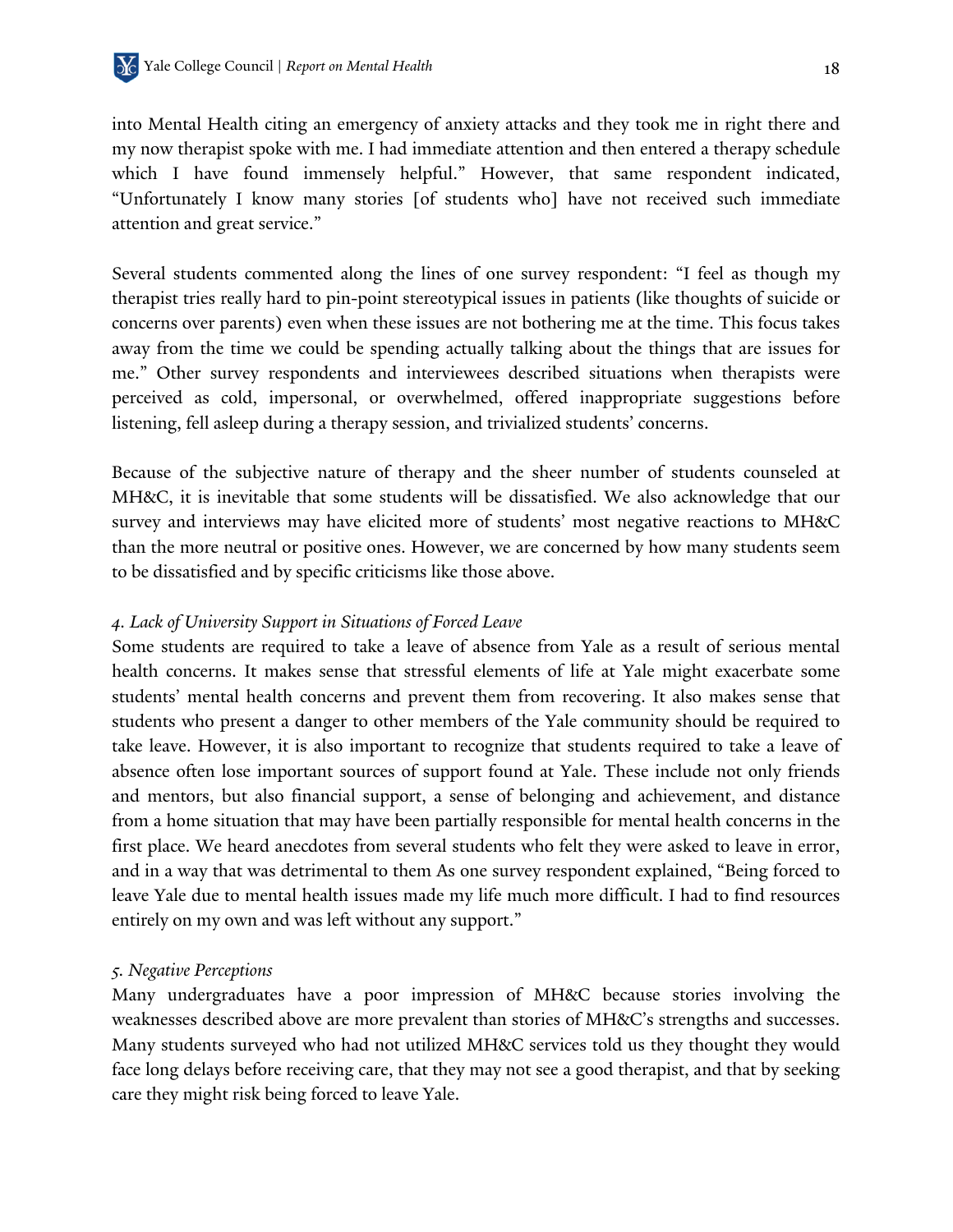We see undergraduates' negative perceptions about MH&C as inherently problematic for the following reasons: First, negative preconceptions about MH&C make students less likely to approach therapy with an open mind and thus less likely to get the most out of it. Second, negative preconceptions about MH&C make students who need help less likely to seek it. In other words, negative impressions exacerbate the general suspicion of mental health care prevalent in our culture, thus magnifying that barrier to care. One survey respondent summarized the attitude we fear: "After hearing about several of my friends' negative experiences with Yale Health, I have many misgivings about its helpfulness and Yale's regard for mental illness in general. I would not feel comfortable going to Mental Health & Counseling at Yale if I felt mentally unstable."

#### **III. Recommendations**

We know from conversations with administrators that MH&C and University administrators are already working to alleviate many of the concerns listed above. The following list of recommendations includes improvements already in the works and also ideas generated in conversations with administrators and students.

#### **A. Improve Communication**

Improvements to how MH&C communicates with students in a number of ways may be enormously beneficial and carry little if any cost.

#### *1. Scheduling*

Everyone who attends an intake appointment should be assigned a therapist and connected with that person. If MH&C's current system does not ensure this, that system should be amended. Many students and counselors prefer to schedule appointments over the phone to protect confidentiality, but students should also be able to receive communications by email, should phone communication fail. With the explicit caveat that email communication may not be used in acute situations, the ability to schedule appointments over email would help ensure that all students who seek care receive it. Utilization of other technologies, such as the computerized scheduling currently available for other kinds of appointments at Yale Health, should also be considered to increase the efficiency of scheduling and keep students from falling through the cracks.

Therapists should contact students who have not been seen or who unexpectedly miss an appointment. When therapist assignment takes longer than a week, students' intake counselors should check in with them via phone to ensure their situation has not worsened.

The scheduling system can also better facilitate the transition to Yale of students already undergoing regular therapy. Students who know in advance of arriving at Yale that they will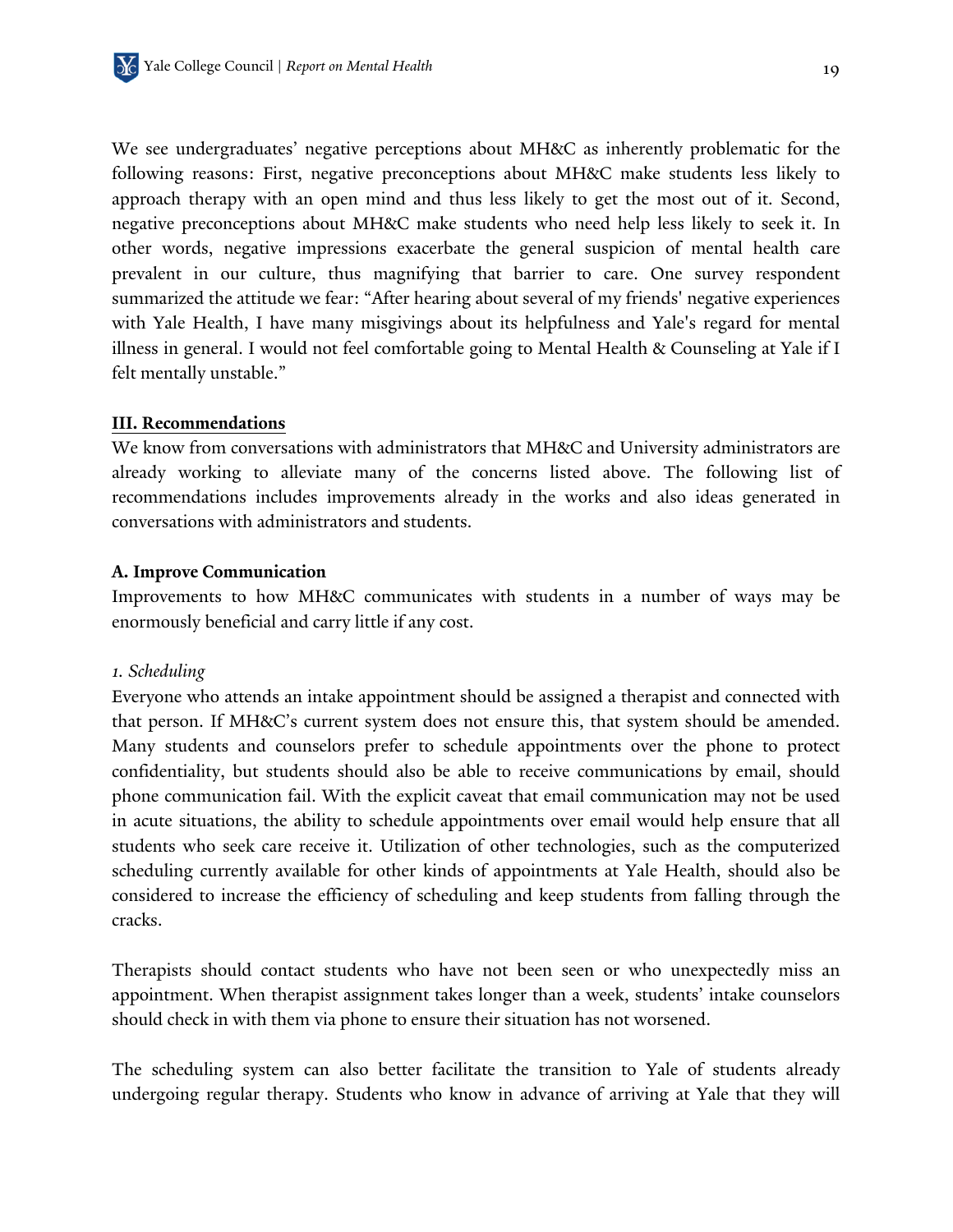need therapy, or students about whom the Yale administration is concerned, should be able to conduct intake appointments the summer before they enroll, so that freshmen can come into the year already assigned to therapists and ready to receive support. Therapist assignment over the summer would also create an opportunity for Yale therapists to reach out to previous therapists and create better continuity of care.

#### *2. Communication with Patients*

We know from conversations with MH&C administrators that many therapists already practice many of the following suggestions. A department-wide requirement to implement the following practices would help ensure all students receive excellent and timely care.

As students begin a course of therapy, they would benefit from education about MH&C's procedural functions. Intake appointments are an excellent opportunity not only to diagnose and convey that MH&C cares about each student, but also to inform students about what to expect. It would help for all intake therapists to explain the various steps involved in entering the system and how long each step takes. Students should be encouraged to follow up, and told how to do so, should the steps take longer than they should, or should they require more immediate assistance. Students should be made aware of the many different kinds of therapy MH&C offers, as well as what sorts of options might exist for them with respect to counseling outside of MH&C. Students should be made aware that they can request to be paired with a therapist of a particular gender, race, or religion.

As students begin a course of therapy, many would also benefit from education about what to expect from their treatment. Yale happens quickly, but psychological progress may not – therapists should dialogue with students about their expectations in terms of timing and substance. Intake therapists should explain that their role is not to make the students feel better immediately, but rather to set them up on a successful course of therapy that helps eventually, lest uninformed students who do not feel any better after the first session conclude erroneously that therapy cannot help them. Students should know, when they are asked at their first substantive session to recount their situation, that it is not because the intake therapist did not bother to transmit notes, but rather because the subsequent therapist would like to hear about the student's situation in the student's own words.

Additionally, as students begin a course of therapy, many would benefit from discussing ways to cope better in the short term. Such a discussion might include what resources and support networks they can tap into, as well as psychological strategies and techniques they can use. Such a discussion might help students do better and feel cared for even if they have to wait to begin substantive counseling sessions.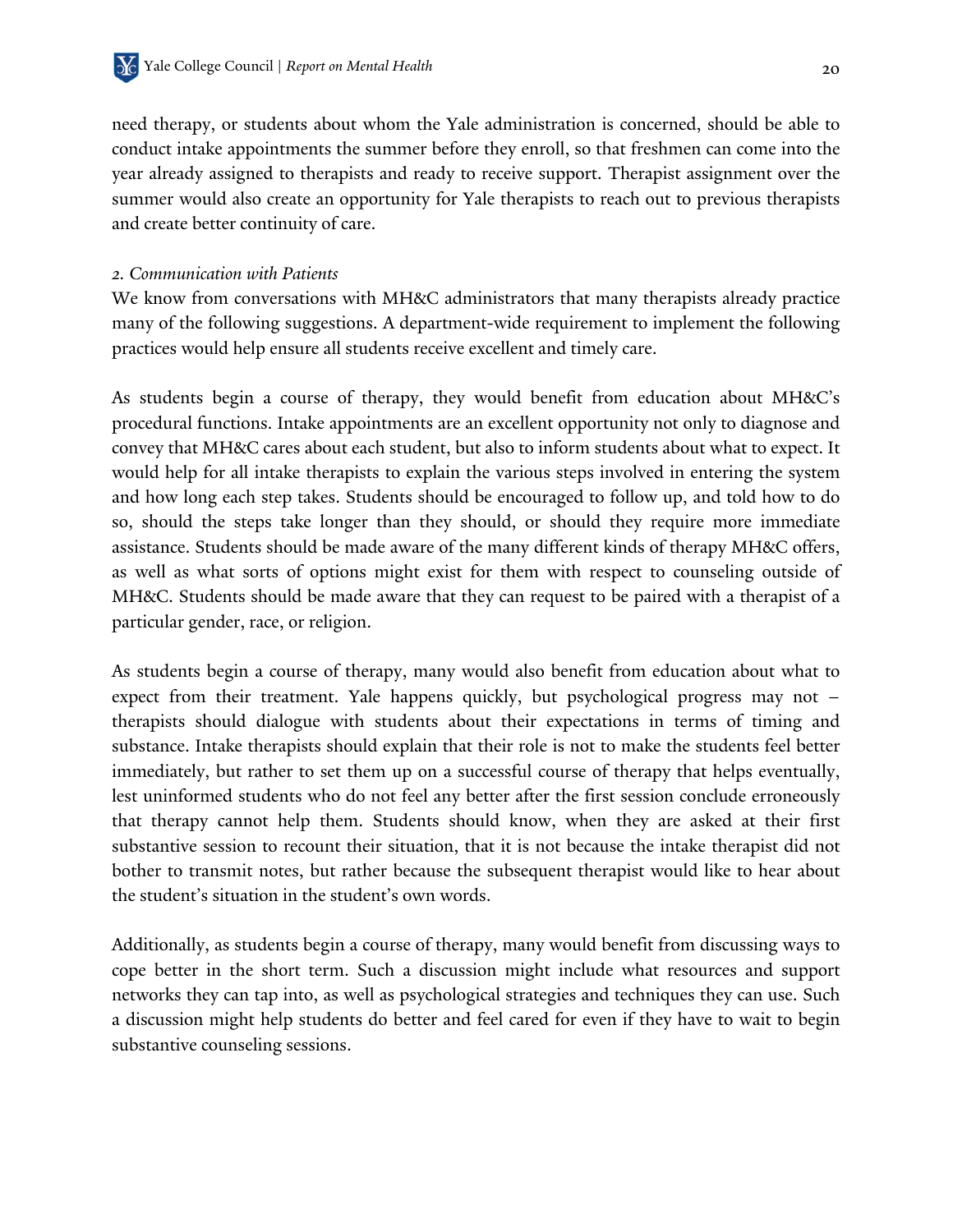In some cases, greater sensitivity would be helpful around issues of stereotypes and diversity. For instance, we heard complaints from Asian students who felt stereotyped when therapists seemed to attribute students' concerns to their parents' high expectations. To such students, even openended questions about parents' roles might seem accusatory or judgmental, given the prevalence of the "Tiger Mother" stereotype. Dialogue with students and organizations such as cultural houses, as well as enabling students to request therapists of a particular background, may help ameliorate this concern.

In our conversations with administrators at MH&C, everyone we spoke with expressed a willingness to hear student voices. There should be an easy, accessible, well-publicized way to provide feedback. It could be as simple as a suggestion box in the waiting room, where students can leave a note in confidence. Students who are experiencing difficulty navigating MH&C might benefit from a space where they could express their situation, which might help them get to the assistance they need, provide emotional relief, and reduce the sort of venting to peers that perpetuates harmful negative perceptions. Additionally, students who are having good experiences should have an avenue to communicate praise.

#### *3. Communicating with the Student Body*

Many students not actively seeking counseling at MH&C could also benefit from additional communication about how counseling and MH&C function. A publicity initiative focused on education and public relations could empower undergraduates to use therapy wisely and also improve perceptions of MH&C. Helpful content about therapy might include whom it helps, how it helps, and what one can expect from it. Helpful content about MH&C might include what services are offered, for whom they are appropriate, and how the process works. Publicity could emphasize MH&C's many strengths and convey that MH&C's therapists care deeply about Yale students' wellbeing.

Many students not actively seeking counseling at MH&C could also benefit from additional communication about the substance of struggling with issues of mental health and wellbeing. Promoting statistics of how many Yalies seek counseling would reduce stigma. In partnership with other institutional and student-staffed resources, MH&C could educate about mental health issues and help students figure out whether MH&C or a different campus resource would be most appropriate and helpful for them.

The most effective publicity might identify and speak to communities who are especially vulnerable to mental health concerns. For example, many administrators we spoke to suggested that students who come from low-income backgrounds and minority communities sometimes face a particularly challenging adjustment to life at Yale. Those students might benefit from knowing about what diverse backgrounds therapists at MH&C come from and that one can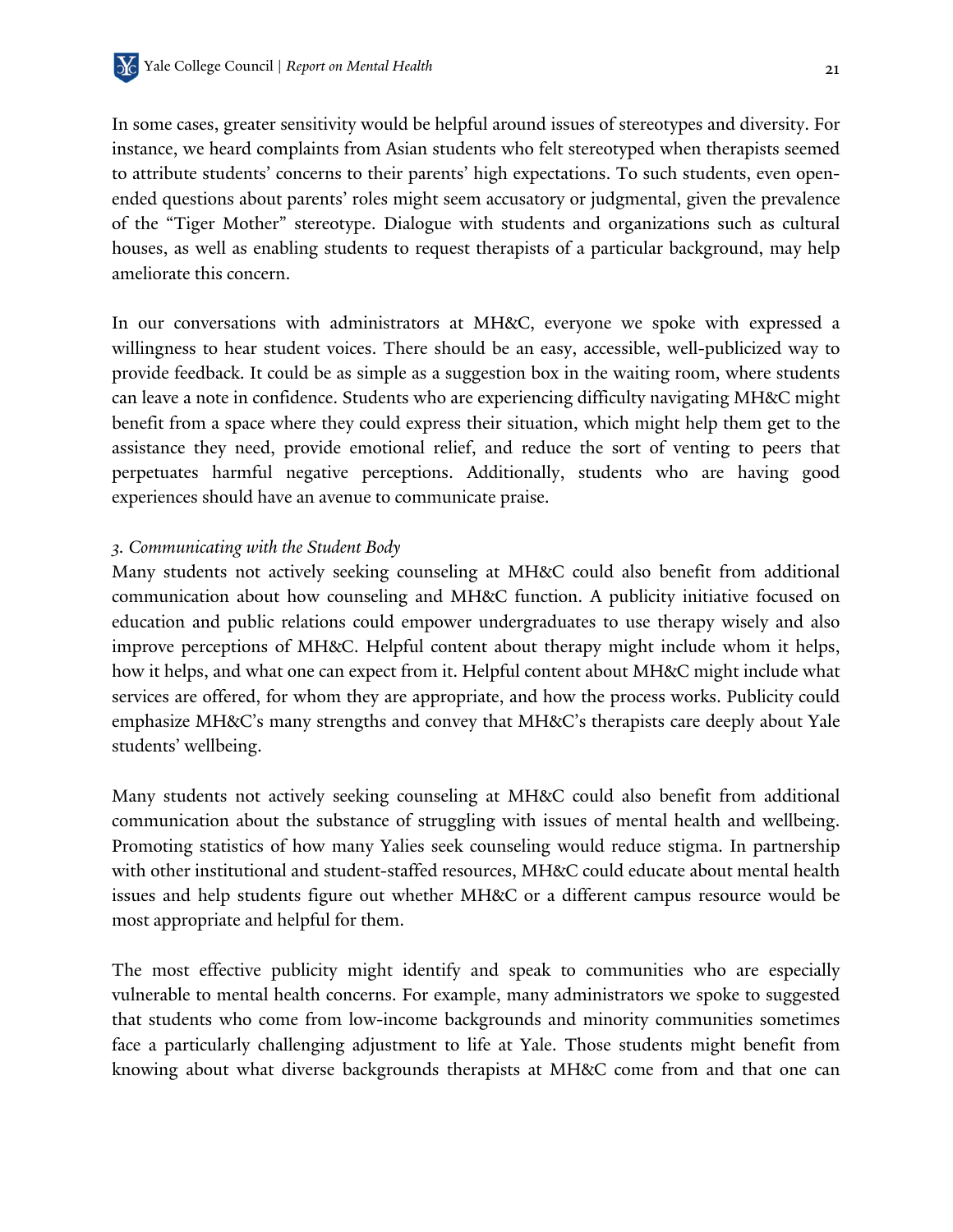request to be paired with a therapist of a particular background. Collaborating with the cultural centers might be a particularly promising way to get this message out.

A variety of media, such as the following, could be effective in disseminating these messages. Some are already being utilized.

- ! Training for FroCos, peer liaisons, and peer counselors
- **Example 1** Freshman Orientation
- ! Social media, e.g. the Yale Health Student Wellness Facebook page
- **I** MH&C website
- ! 'Fact of the week' about MH&C in Deans' residential college wide emails
- ! Series in the *Yale Daily News*
- ! Brochures and posters around campus
- ! Trivia surveys with lottery prizes such as Durfees points for those who can correctly answer questions about MH&C
- ! Panels, speakers, and other events in partnership with student organizations

The residential college Mental Health Fellows can and should be on the front lines of getting these messages out. Right now, however, a lot of confusion exists around the Mental Health Fellows. Although some residential college administrators have introduced students to their Fellows, most students we surveyed do not know what the Fellows do. It is unclear to us how the various parties involved—including residential college administrators and students, the YCC, MH&C, and the Mental Health Fellows themselves—are supposed to coordinate the Fellows' activities in the colleges. Conversation among these parties should be initiated to clarify the aims of the Mental Health Fellows program and the appropriate allocation of responsibilities. We hope that Mental Health Fellows will play a role in improving communication between students and MH&C, as well as promoting the value of and strategies for taking care of oneself in the context of Yale's network of resources.

## *4. Communication with Students on Leave*

We are glad to know that MH&C evaluates students on a case-by-case basis to determine whether they should be forced to take leave. Not only should the severity of a student's condition be considered, but serious consideration should also be given to the consequences of a student leaving. In addition, students asked to leave Yale should not feel abandoned: Yale should invest itself in their recovery, at least ensuring that students have the resources they need to begin the recovery process.

Some students expressed that they felt every student has a right to know under exactly what circumstances they would be asked to leave. To us, this concern is outweighed by the potential for students to deceive their counselors when in fact they should be asked to take leave. Of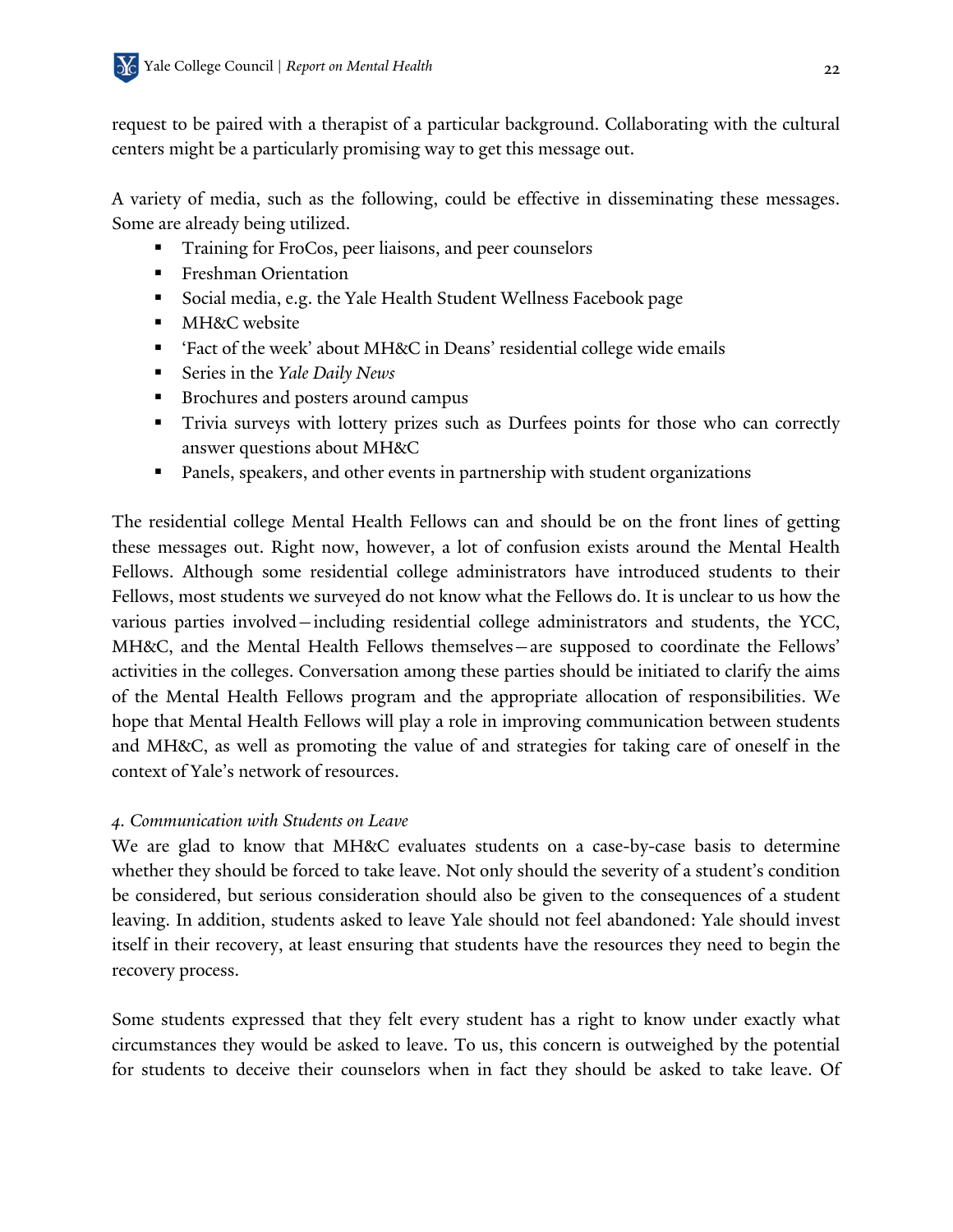course, students who *have* been asked to leave should be informed of the circumstances leading to their withdrawal.

Some students expressed confusion about why students are required to take two courses before returning to campus, when they were presumably forced to take leave because they could not recover while taking classes. We think this requirement makes sense in the context of Yale's requirement that students taking medical leave take two semesters off. In the first, students can focus entirely on getting better. In the second, students can gradually transition back to academic life, in a way that is less likely to induce relapse than returning to Yale. Performance in the second term away is also an important metric that helps administrators make the right decision about whether or not a student is ready to return.

#### **B. Hire Additional Staff**

 $\overline{a}$ 

The most direct way to eliminate delays is to field more therapists. We have been told that Yale has more staff than many peer institutions; however, Yale also has high demand for counseling services. We heard again and again that MH&C is under-staffed.<sup>3</sup> Hiring new therapists costs money, but we believe this is money wisely spent.

#### **C. Coordinate with Therapists Outside MH&C**

An alternative strategy to eliminate delays to care is to encourage certain students to seek therapy outside of MH&C. Many excellent therapists practice in the vicinity of New Haven, and many Yale students do take advantage of their services. Students who would be good candidates are those who are appropriately insured, those who are comfortable with their parents knowing about their receiving therapy, and those who would benefit from more intensive or long-term care than MH&C typically provides. One challenge of this suggestion would be to communicate alternative options without making students feel unwelcome at MH&C.

A more dramatic way to reduce excessive wait times would be to alter Yale Health Insurance to cover in whole or in part students seeing therapists outside Yale Health. By increasing the options available to students, MH&C would be able to provide more rapid, thorough, and openended care, as well as conscientious follow-up, for those who continued to opt for treatment there.

<sup>&</sup>lt;sup>3</sup> It is our understanding that, in recent years, MH&C has hired additional therapists, and demand has risen for their services. One might suggest that perhaps hiring additional therapists has caused the increased demand. This hypothesis seems dubious to us, because few students are aware that more therapists have been hired, and the pervasive belief on campus remains that wait times are long. Other reasons for increased demand, such as reduced stigma and improved high school mental health care increasing the number of incoming freshmen with mental health issues, seem more plausible.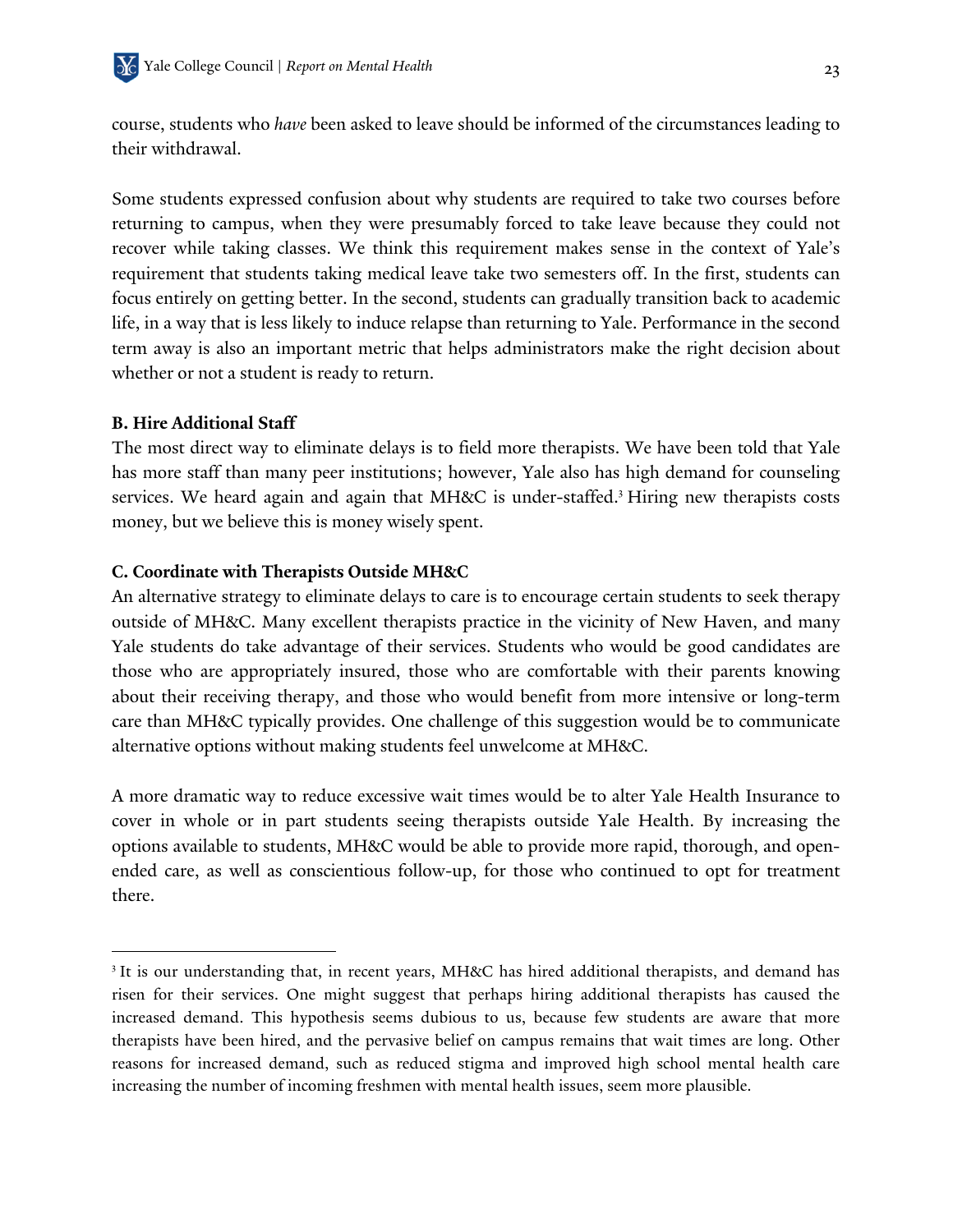## **Concluding Remarks**

This report endeavors to highlight Yale's wide array of mental health resources and suggest ways in which mental health and wellness at Yale might be further improved. We intend this report to initiate fruitful conversation and collaboration among students and administrators. In particular, we look forward to meeting with University and Mental Health & Counseling administrators in the coming weeks to discuss the issues and recommendations here described, with an eye to identifying the most feasible recommendations and implementing them within one year.

We welcome questions, comments, and feedback at yccmentalhealth@gmail.com.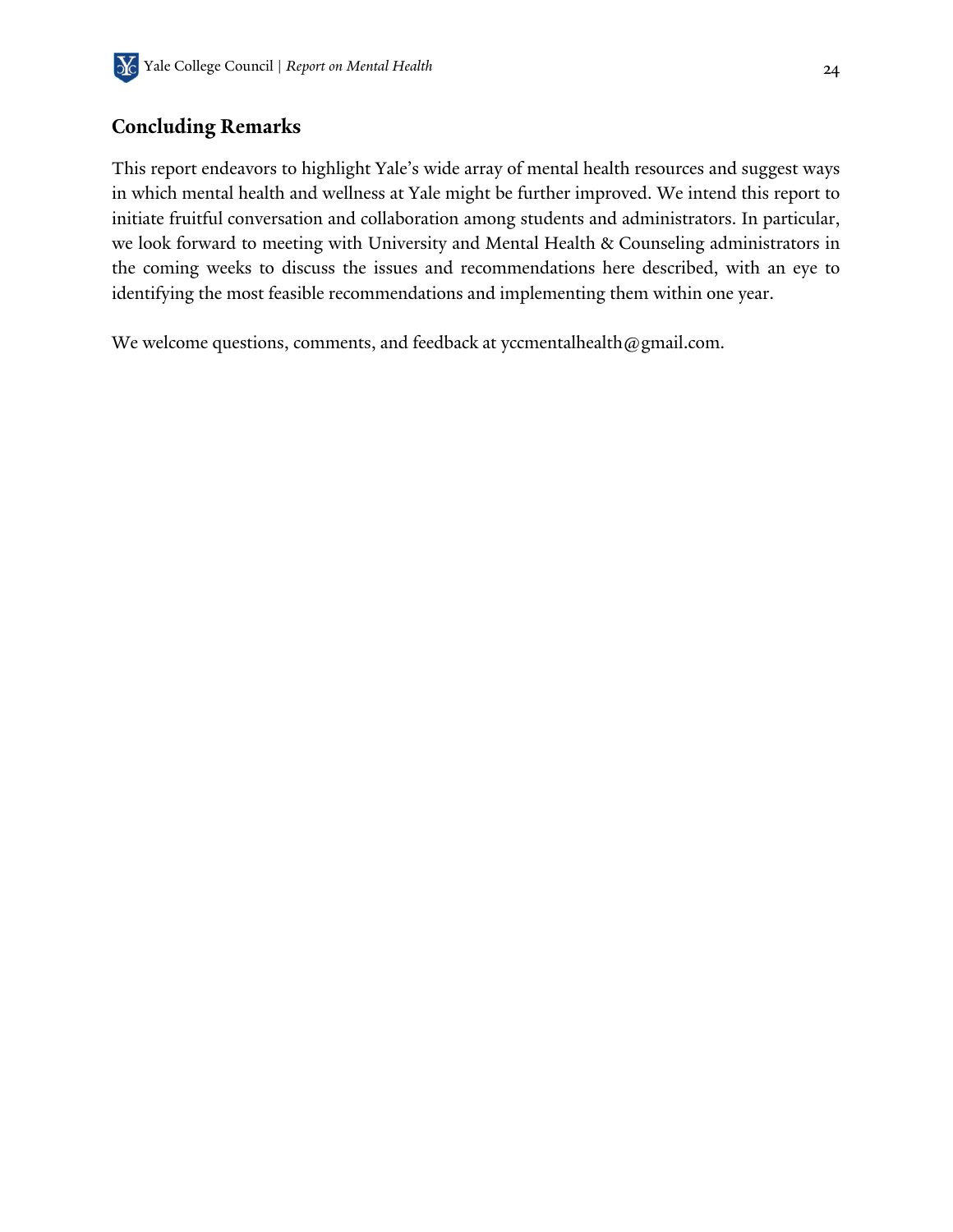## **Acknowledgements**

This report was authored by Mira Vale '13, John Gerlach '14, and Reuben Hendler '14.

We would like to acknowledge the invaluable contributions of over 1,000 undergraduates who shared with us their perspectives in interviews and survey responses. We offer special thanks to the students who conducted some of the structured student interviews on our behalf. This report would similarly not have been possible without the counsel of the many administrators who shared their experiences and ideas.

We appreciate the help of the YCC Executive Board, and of several other students and administrators, in revising and strengthening this report.

Finally, we are grateful to President Salovey and Dr. Siggins for their willingness to engage with students about these important issues. We are excited to continue collaborating with you to improve mental health and wellness at Yale.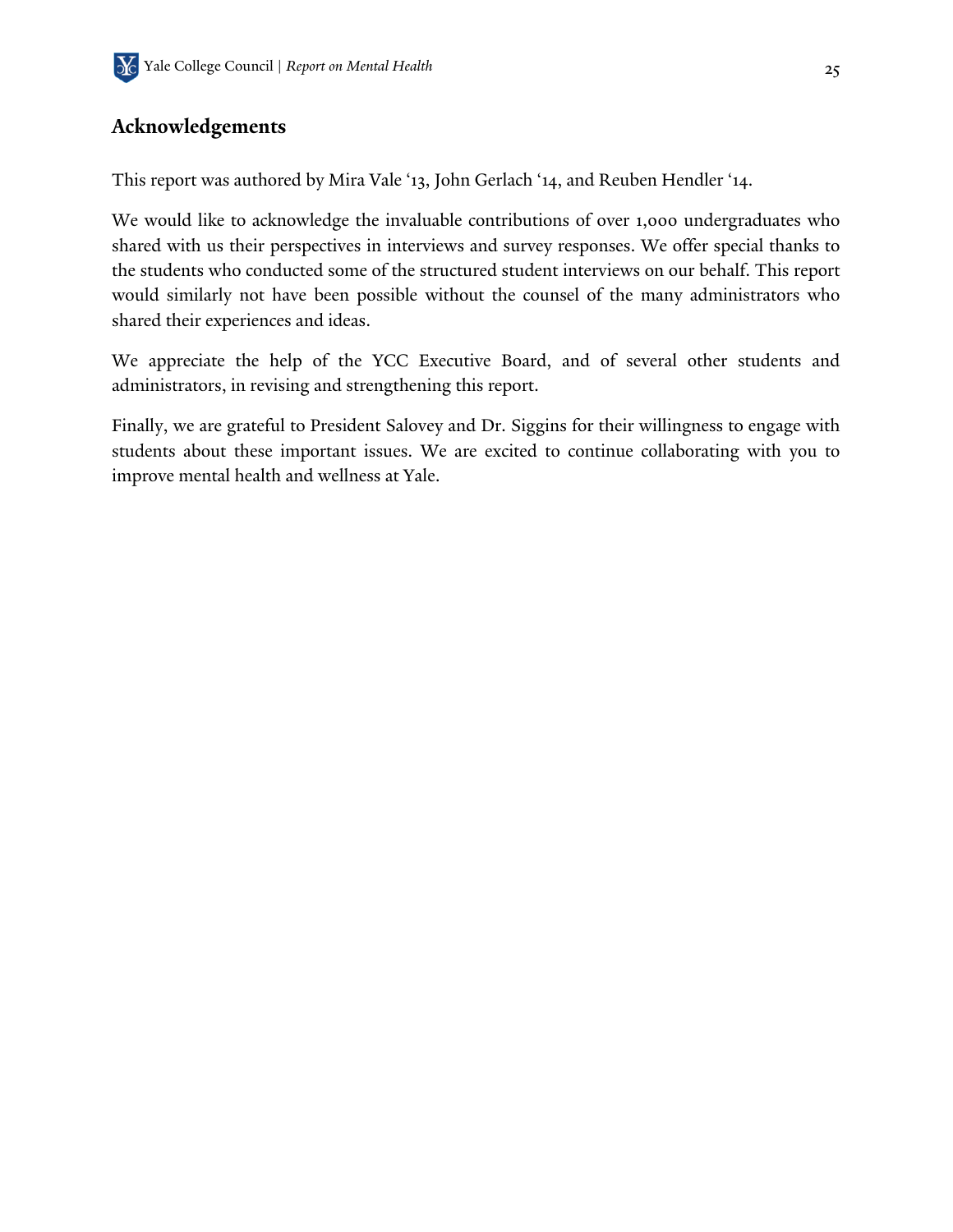## **Appendix A**

## **Structured Interview Questions**

### *Campus Culture*

-How does Yale's campus culture promote and/or impede wellbeing?

-How could wellbeing be promoted at Yale by students and administrators?

## *Peer Support*

-What peer support resources have you found to be most utilized/most helpful at Yale? -What issues do you think get in the way of peer support resources being helpful?

## *Institutional Resources*

-What are the strengths and weaknesses of Yale's array of institutional resources generally (i.e. not only Mental Health & Counseling but also Masters, Deans, Chaplain's Office, etc.) -What are the strengths and weaknesses of Yale Mental Health & Counseling? -How could Yale Mental Health & Counseling be improved? -Do you perceive differences in the quality of care people receive for different problems? (e.g. depression, anxiety, bipolar, eating concerns, etc.) -Do you perceive differences in the quality of different services offered? (e.g. group therapy, individual counseling, nutritional coaching, etc.) -What should Yale Mental Health & Counseling's publicity look like?

*Anything else?*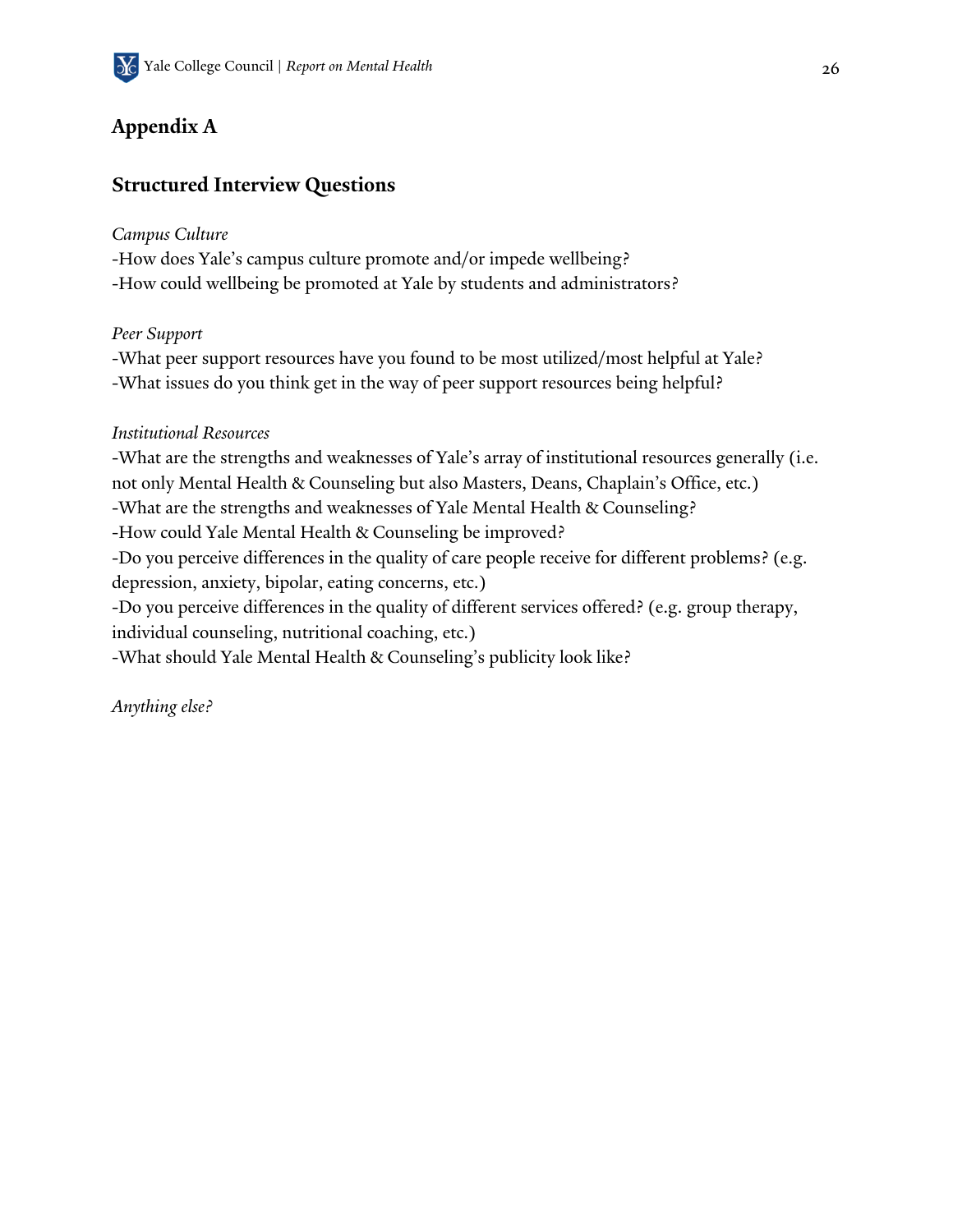## **Appendix B**

## **Survey of Yale Undergraduates**

An online survey was sent to all Yale undergraduates via email by the YCC on March 28, 2013. The survey had received 982 responses by April 10. Data collecting ended on May 5 with a total of 996 responses.

Free response comments are omitted to protect respondents' confidentiality.

| $\#$          | Answer | Response | $\%$ |
|---------------|--------|----------|------|
|               | 2016   | 274      | 28%  |
| 2             | 2015   | 267      | 27%  |
| 3             | 2013   | 214      | 21%  |
| $\mathcal{D}$ | 2014   | 241      | 24%  |
|               | Total  | 996      | 100% |

## 2. Major

| # | Answer          | Response | $\%$ |
|---|-----------------|----------|------|
|   | Humanities      | 336      | 34%  |
| 2 | Social Sciences | 340      | 34%  |
| 3 | <b>STEM</b>     | 342      | 34%  |
| 4 | Unknown         | 83       | 8%   |

| Statistic       | Value |
|-----------------|-------|
| Min Value       |       |
| Max Value       | 4     |
| Total Responses | 994   |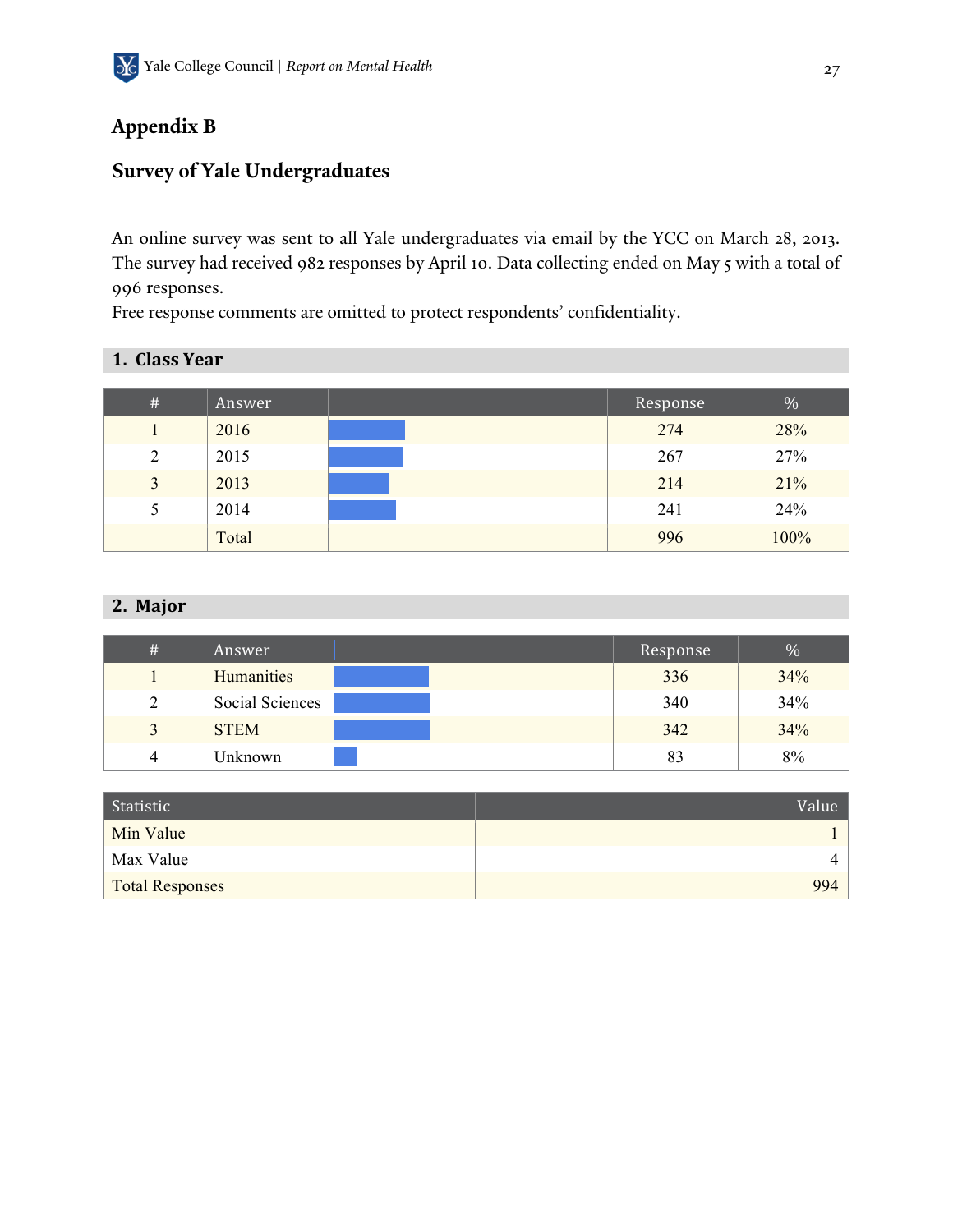| #              | Question                                          | I have heard<br>of it | I feel<br>knowledgeable<br>about it | I have used it | Total<br>Responses |
|----------------|---------------------------------------------------|-----------------------|-------------------------------------|----------------|--------------------|
| $\mathbf{1}$   | Walden                                            | 772                   | 317                                 | 38             | 1,127              |
| $\overline{2}$ | Queer Peers                                       | 691                   | 119                                 | 15             | 825                |
| $\overline{3}$ | Freshman<br>Counselor<br>(FroCo)                  | 392                   | 471                                 | 728            | 1,591              |
| $\overline{4}$ | Peer Liaisons                                     | 673                   | 305                                 | 164            | 1,142              |
| 5              | Communication<br>and Consent<br>Educator<br>(CCE) | 651                   | 409                                 | 108            | 1,168              |

## 3. Below is a list of peer resources on campus. Please choose all the statements that **apply.**

| Statistic          | Walden | Queer Peers | Freshman<br>Counselor<br>(FroCo) | Peer Liaisons | Communication<br>and Consent<br>Educator (CCE) |
|--------------------|--------|-------------|----------------------------------|---------------|------------------------------------------------|
| Min Value          |        |             |                                  |               |                                                |
| Max Value          |        |             |                                  |               |                                                |
| Total<br>Responses | 967    | 769         | 991                              | 947           | 934                                            |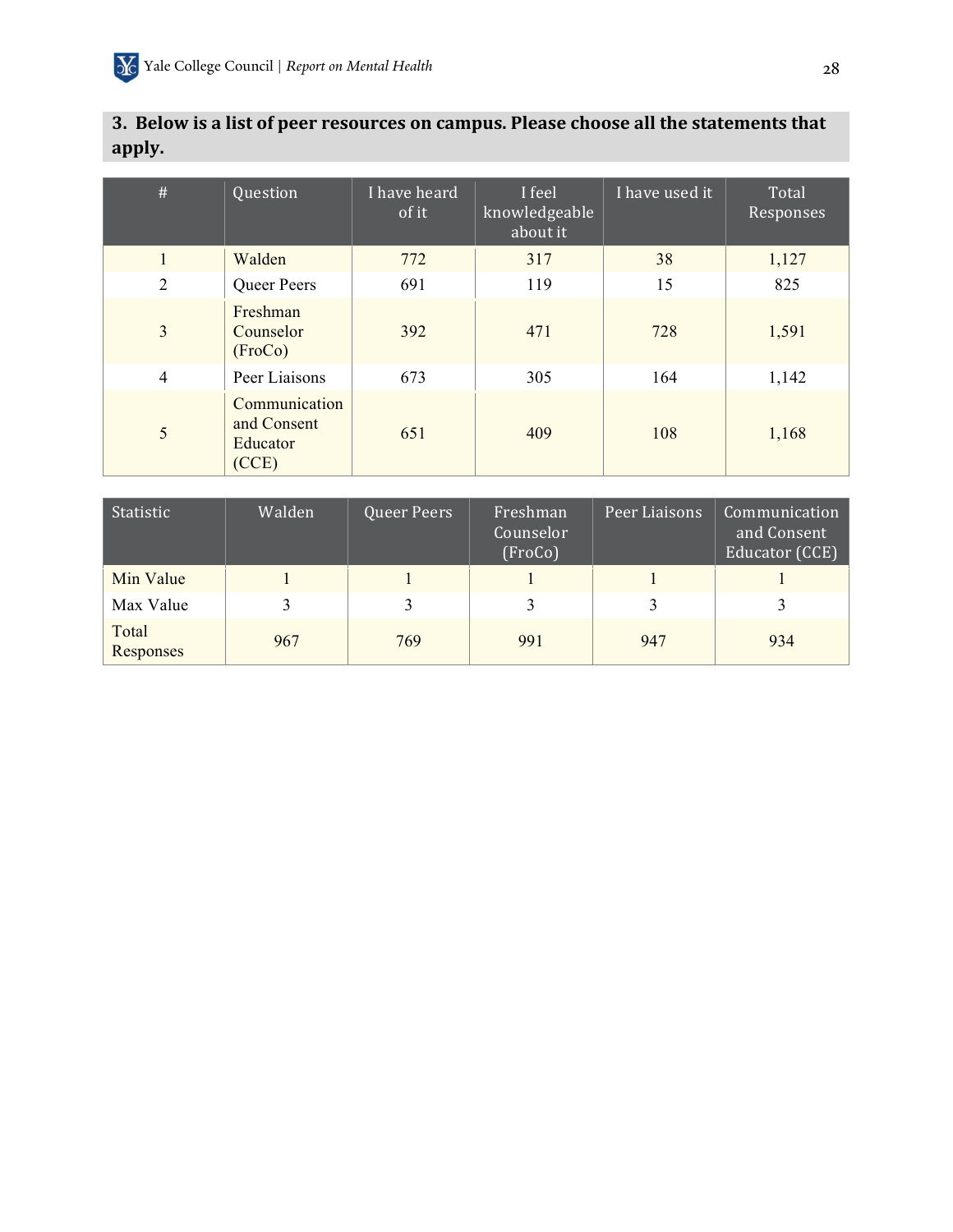## **4. How would you rate your experience?**

| #              | Question                                          | Never<br>Used<br>Service | Very<br>Poor   | Poor           | Average        | Good | Very<br>Good | Total<br>Responses | Mean |
|----------------|---------------------------------------------------|--------------------------|----------------|----------------|----------------|------|--------------|--------------------|------|
| $\mathbf{1}$   | Walden                                            | 938                      | 9              | 8              | 12             | 9    | 13           | 989                | 1.16 |
| $\overline{2}$ | <b>Queer Peers</b>                                | 966                      | $\overline{2}$ | $\overline{2}$ | $\overline{2}$ | 6    | 10           | 988                | 1.09 |
| $\overline{3}$ | Freshman<br>Counselor<br>(FroCo)                  | 97                       | 17             | 43             | 199            | 277  | 359          | 992                | 4.63 |
| $\overline{4}$ | Peer Liaisons                                     | 747                      | 10             | 14             | 62             | 85   | 71           | 989                | 1.93 |
| 5              | Communication<br>and Consent<br>Educator<br>(CCE) | 715                      | 16             | 31             | 90             | 92   | 42           | 986                | 1.94 |

| Statistic             | Walden | Queer Peers | Freshman<br>Counselor<br>(FroCo) | Peer Liaisons | Communication<br>and Consent<br>Educator (CCE) |  |
|-----------------------|--------|-------------|----------------------------------|---------------|------------------------------------------------|--|
| Min Value             |        |             |                                  |               |                                                |  |
| Max Value             | 6      | 6           | 6                                | 6             | 6                                              |  |
| Mean                  | 1.16   | 1.09        | 4.63                             | 1.93          | 1.94                                           |  |
| Variance              | 0.60   | 0.37        | 2.32                             | 2.94          | 2.64                                           |  |
| Standard<br>Deviation | 0.77   | 0.61        | 1.52                             | 1.71          | 1.63                                           |  |
| Total<br>Responses    | 989    | 988         | 992                              | 989           | 986                                            |  |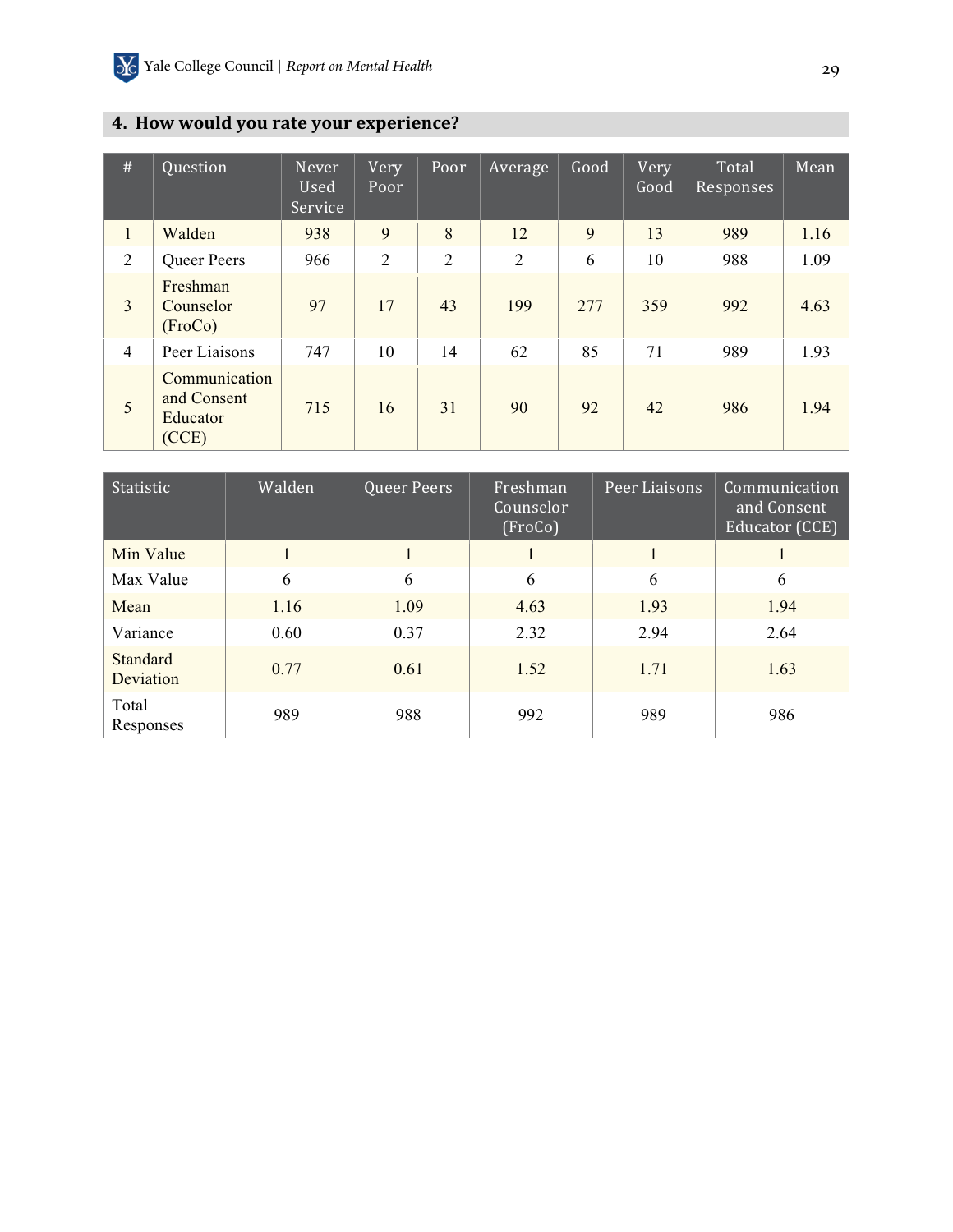## **5. Below is a list of institutional resources. Please choose all the statements that apply.**

| #                       | Question                                                                             | I have heard of<br>it | I feel<br>knowledgeable<br>about it | I have used it | <b>Total Responses</b> |
|-------------------------|--------------------------------------------------------------------------------------|-----------------------|-------------------------------------|----------------|------------------------|
| $\mathbf{1}$            | <b>Yale Mental</b><br>Health $&$<br>Counseling                                       | 603                   | 237                                 | 363            | 1,203                  |
| $\overline{2}$          | Chaplain's Office                                                                    | 771                   | 258                                 | 101            | 1,130                  |
| $\overline{\mathbf{3}}$ | Residential<br>College<br>Dean/Master                                                | 429                   | 488                                 | 616            | 1,533                  |
| $\overline{4}$          | <b>Sexual Harassment</b><br>and Assault<br>Response &<br>Education<br>(SHARE) Center | 797                   | 223                                 | 26             | 1,046                  |
| 5                       | Office of<br><b>Disabilities</b>                                                     | 639                   | 71                                  | 68             | 778                    |
| 6                       | Residential<br>College Mental<br><b>Health Fellows</b>                               | 479                   | 38                                  | $\overline{4}$ | 521                    |
| $\overline{7}$          | <b>Student Affairs</b><br>Fellows                                                    | 431                   | 31                                  | $\overline{4}$ | 466                    |
| 8                       | Office of LGBTQ<br>Resources                                                         | 658                   | 82                                  | 23             | 763                    |

| Statistic          | Yale<br>Mental<br>Health &<br>Counseling | Chaplain's<br>Office | Residential<br>College<br>Dean/Master | Sexual<br>Harassment<br>and Assault<br>Response &<br>Education<br>(SHARE)<br>Center | Office of<br><b>Disabilities</b> | Residential<br>College<br>Mental<br>Health<br>Fellows | Student<br>Affairs<br>Fellows | Office of<br><b>LGBTQ</b><br><b>Resources</b> |
|--------------------|------------------------------------------|----------------------|---------------------------------------|-------------------------------------------------------------------------------------|----------------------------------|-------------------------------------------------------|-------------------------------|-----------------------------------------------|
| Min<br>Value       |                                          |                      |                                       |                                                                                     |                                  |                                                       |                               |                                               |
| Max<br>Value       | 3                                        | 3                    | 3                                     | 3                                                                                   | 3                                | 3                                                     | 3                             | 3                                             |
| Total<br>Responses | 934                                      | 973                  | 990                                   | 940                                                                                 | 725                              | 509                                                   | 453                           | 716                                           |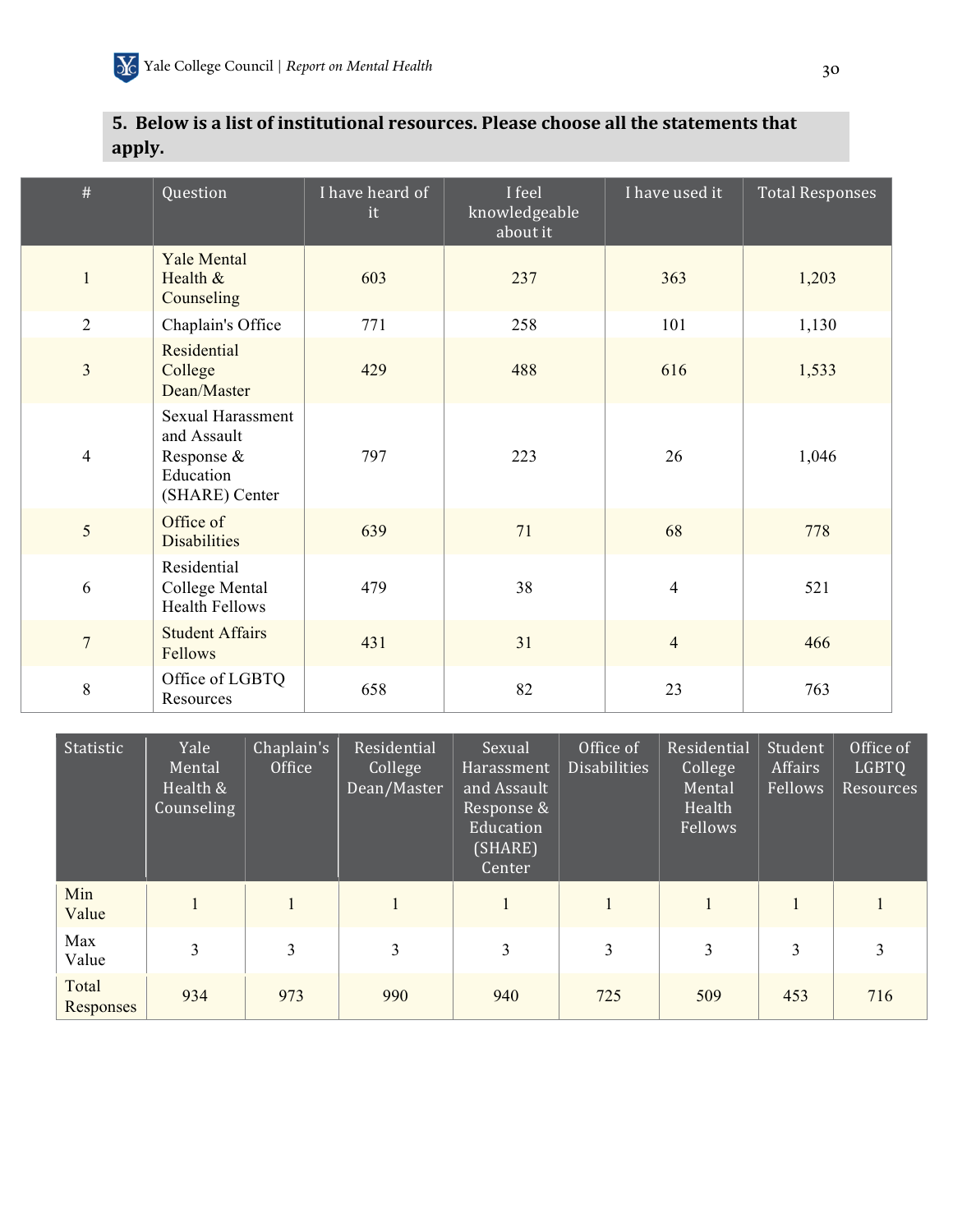|  |  |  |  |  |  | 6. How would you rate your experience? |
|--|--|--|--|--|--|----------------------------------------|
|--|--|--|--|--|--|----------------------------------------|

 $\overline{\phantom{a}}$ 

| #              | Question                                                                            | Never<br>Used<br>Service | Very<br>Poor         | Poor                   | Average                     | Good           | Very<br>Good                     | Total<br>Responses                           | Mean                      |
|----------------|-------------------------------------------------------------------------------------|--------------------------|----------------------|------------------------|-----------------------------|----------------|----------------------------------|----------------------------------------------|---------------------------|
| $\mathbf{1}$   | <b>Yale Mental</b><br>Health $&$<br>Counseling                                      | 592                      | 89                   | 99                     | 84                          | 80             | 44                               | 988                                          | 2.09                      |
| $\overline{2}$ | Chaplain's<br>Office                                                                | 802                      | $\overline{7}$       | 6                      | 40                          | 75             | 51                               | 981                                          | 1.71                      |
| $\overline{3}$ | Residential<br>College<br>Dean/Master                                               | 210                      | 26                   | 43                     | 150                         | 276            | 284                              | 989                                          | 4.12                      |
| $\overline{4}$ | Sexual<br>Harassment and<br>Assault<br>Response &<br>Education<br>(SHARE)<br>Center | 943                      | $\overline{2}$       | 3                      | $\overline{4}$              | 16             | 11                               | 979                                          | 1.14                      |
| 5              | Office of<br><b>Disabilities</b>                                                    | 903                      | $\overline{3}$       | $\mathbf{1}$           | 8                           | 23             | 38                               | 976                                          | 1.32                      |
| 6              | Residential<br>College Mental<br><b>Health Fellows</b>                              | 965                      | 5                    | $\overline{2}$         | $\boldsymbol{0}$            | $\overline{3}$ | $\mathbf{1}$                     | 976                                          | 1.03                      |
| $\overline{7}$ | <b>Student Affairs</b><br>Fellows                                                   | 960                      | $\overline{0}$       | $\mathbf{1}$           | $\overline{3}$              | $\overline{2}$ | 6                                | 972                                          | 1.05                      |
| 8              | Office of<br><b>LGBTQ</b><br>Resources                                              | 946                      | $\mathbf{1}$         | $\overline{0}$         | 6                           | 12             | 10                               | 975                                          | 1.12                      |
|                | Yale<br>Statistic<br>Mental                                                         |                          | Chaplain's<br>Office | Residential<br>College | Sexual<br><b>Harassment</b> |                | Office of<br><b>Disabilities</b> | Residential<br>Student<br>Affairs<br>College | Office of<br><b>LGBTQ</b> |

| 3 tatistic            | r die l<br>Mental<br>Health &<br>Counseling | Gildpidili S<br>Office | Residential<br>College<br>Dean/Master | 50 Sexual<br>Harassment<br>and Assault<br>Response &<br>Education<br>(SHARE)<br>Center | UIILLE UI<br><b>Disabilities</b> | Residential<br>College<br>Mental<br>Health<br>Fellows | Studelit<br>Affairs<br>Fellows | <b>OILICE OF</b><br><b>LGBTQ</b><br>Resources |
|-----------------------|---------------------------------------------|------------------------|---------------------------------------|----------------------------------------------------------------------------------------|----------------------------------|-------------------------------------------------------|--------------------------------|-----------------------------------------------|
| Min Value             |                                             | 1                      |                                       |                                                                                        |                                  | $\mathbf{1}$                                          |                                |                                               |
| Max Value             | 6                                           | 6                      | 6                                     | 6                                                                                      | 6                                | 6                                                     | 6                              | 6                                             |
| Mean                  | 2.09                                        | 1.71                   | 4.12                                  | 1.14                                                                                   | 1.32                             | 1.03                                                  | 1.05                           | 1.12                                          |
| Variance              | 2.47                                        | 2.42                   | 3.48                                  | 0.57                                                                                   | 1.33                             | 0.09                                                  | 0.22                           | 0.50                                          |
| Standard<br>Deviation | 1.57                                        | 1.56                   | 1.86                                  | 0.76                                                                                   | 1.15                             | 0.30                                                  | 0.47                           | 0.70                                          |
| Total<br>Responses    | 988                                         | 981                    | 989                                   | 979                                                                                    | 976                              | 976                                                   | 972                            | 975                                           |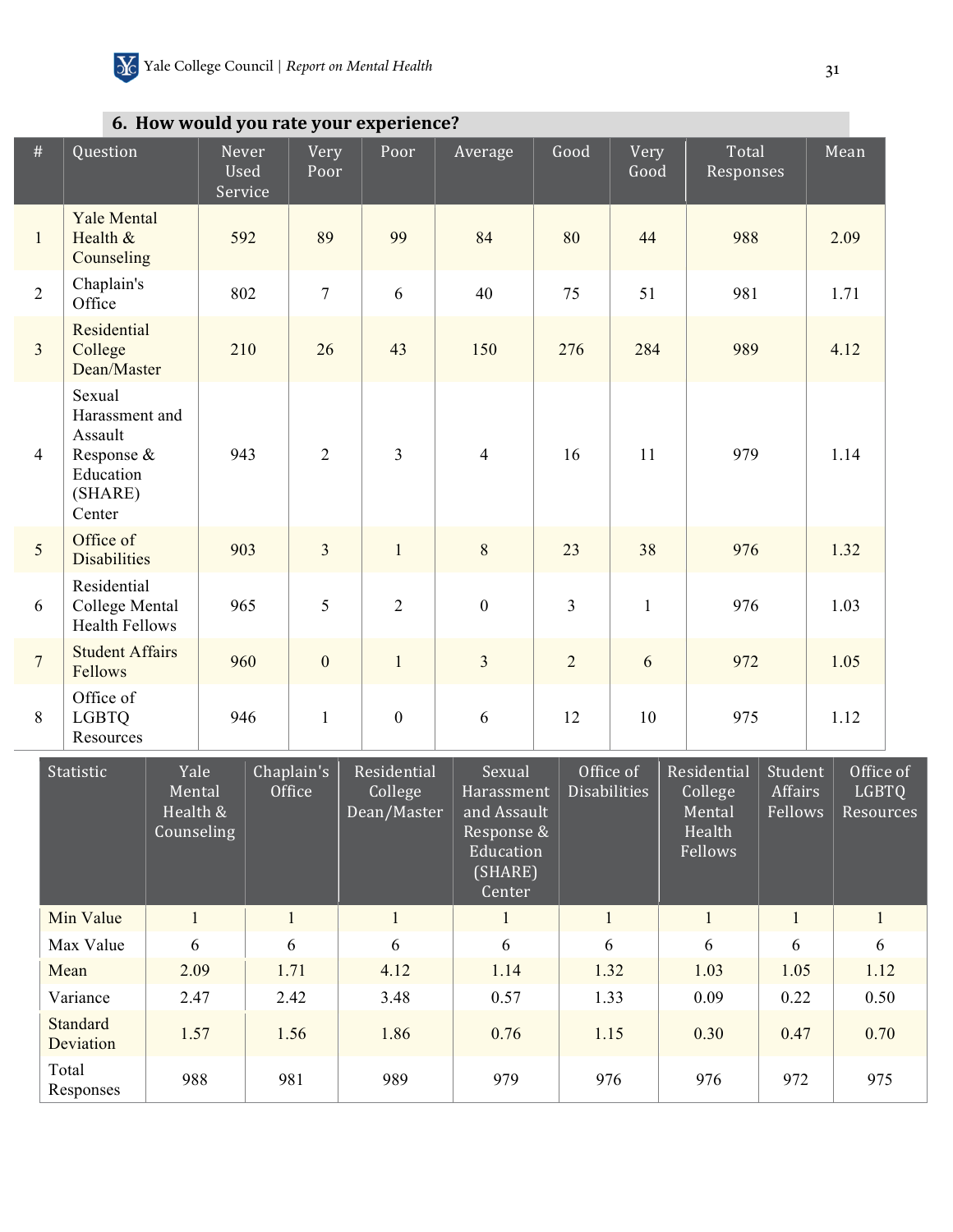## **7. Have you ever sought out the services of Yale Mental Health & Counseling?**

| # | Answer | Response | $\%$ |
|---|--------|----------|------|
|   | Yes    | 388      | 39%  |
| ∽ | No     | 607      | 61%  |
|   | Total  | 995      | 100% |

## 8. Who referred you to mental health and counseling? Select all that apply.

| #              | Answer                       | Response | $\%$  |
|----------------|------------------------------|----------|-------|
|                | Friend                       | 90       | 25%   |
| $\overline{2}$ | Peer Support<br>Organization | 9        | $2\%$ |
| $\overline{3}$ | Master or Dean               | 81       | 22%   |
| $\overline{4}$ | No one                       | 185      | 51%   |
| 5              | Other                        | 56       | 16%   |

| Statistic              | Value |
|------------------------|-------|
| Min Value              |       |
| Max Value              |       |
| <b>Total Responses</b> | 361   |

## **9. How long did it take you to schedule an intake appointment?**

| $\#$           | Answer                                              | Response | $\%$  |
|----------------|-----------------------------------------------------|----------|-------|
| $\mathbf{1}$   | $1-2$ days                                          | 77       | 21%   |
| $\overline{2}$ | $3-4$ days                                          | 61       | 17%   |
| $\overline{3}$ | 5-6 days                                            | 38       | 11%   |
| $\overline{4}$ | Between 1 and<br>2 weeks                            | 110      | 31%   |
| 5              | More than 2<br>weeks                                | 55       | 15%   |
| 6              | I was never<br>assigned an<br>intake<br>appointment | 19       | $5\%$ |
|                | Total                                               | 360      | 100%  |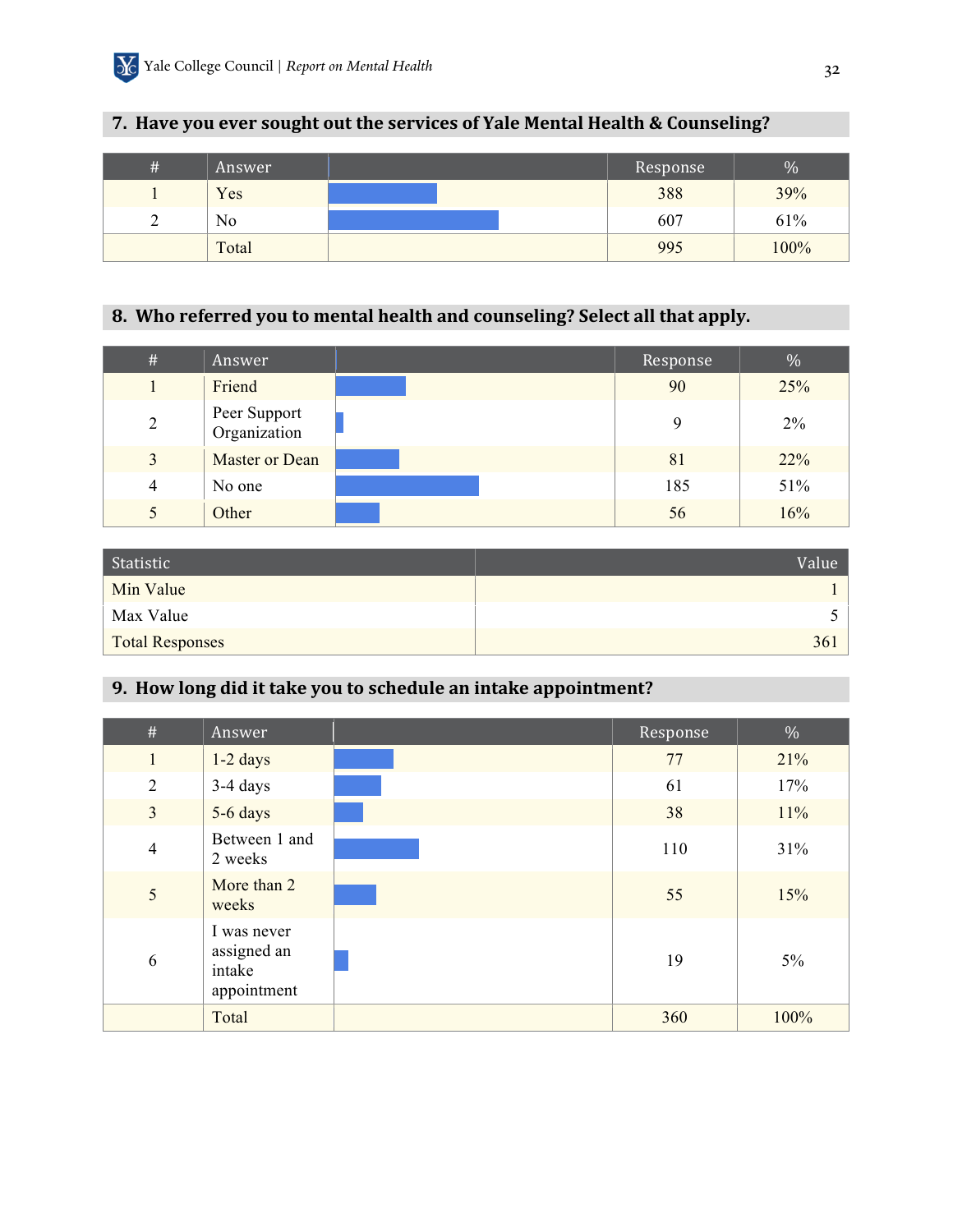

| Statistic                 | Value |
|---------------------------|-------|
| Min Value                 |       |
| Max Value                 | 6     |
| Mean                      | 3.17  |
| Variance                  | 2.39  |
| <b>Standard Deviation</b> | 1.55  |
| <b>Total Responses</b>    | 360   |

## 10. How much time elapsed between your intake appointment and assignment to a **therapist?**

| $\#$           | Answer                                                                             | Response       | $\%$  |
|----------------|------------------------------------------------------------------------------------|----------------|-------|
| $\mathbf{1}$   | $1-2$ days                                                                         | 28             | 8%    |
| $\overline{2}$ | 3-4 days                                                                           | 25             | $7\%$ |
| $\overline{3}$ | 5-6 days                                                                           | 25             | $7\%$ |
| $\overline{4}$ | Between 1 and<br>2 weeks                                                           | 93             | 26%   |
| 5              | More than 2<br>weeks                                                               | 140            | 39%   |
| 6              | I attended my<br>intake<br>appointment but<br>was never<br>assigned a<br>therapist | 27             | 8%    |
| $\overline{7}$ | I did not attend<br>my intake<br>appointment                                       | $\overline{3}$ | $1\%$ |
| 8              | I was never<br>assigned an<br>intake<br>appointment                                | 19             | $5\%$ |
|                | Total                                                                              | 360            | 100%  |

| Statistic                 | Value |
|---------------------------|-------|
| Min Value                 |       |
| Max Value                 | 8     |
| Mean                      | 4.33  |
| Variance                  | 2.55  |
| <b>Standard Deviation</b> | 1.60  |
| <b>Total Responses</b>    | 360   |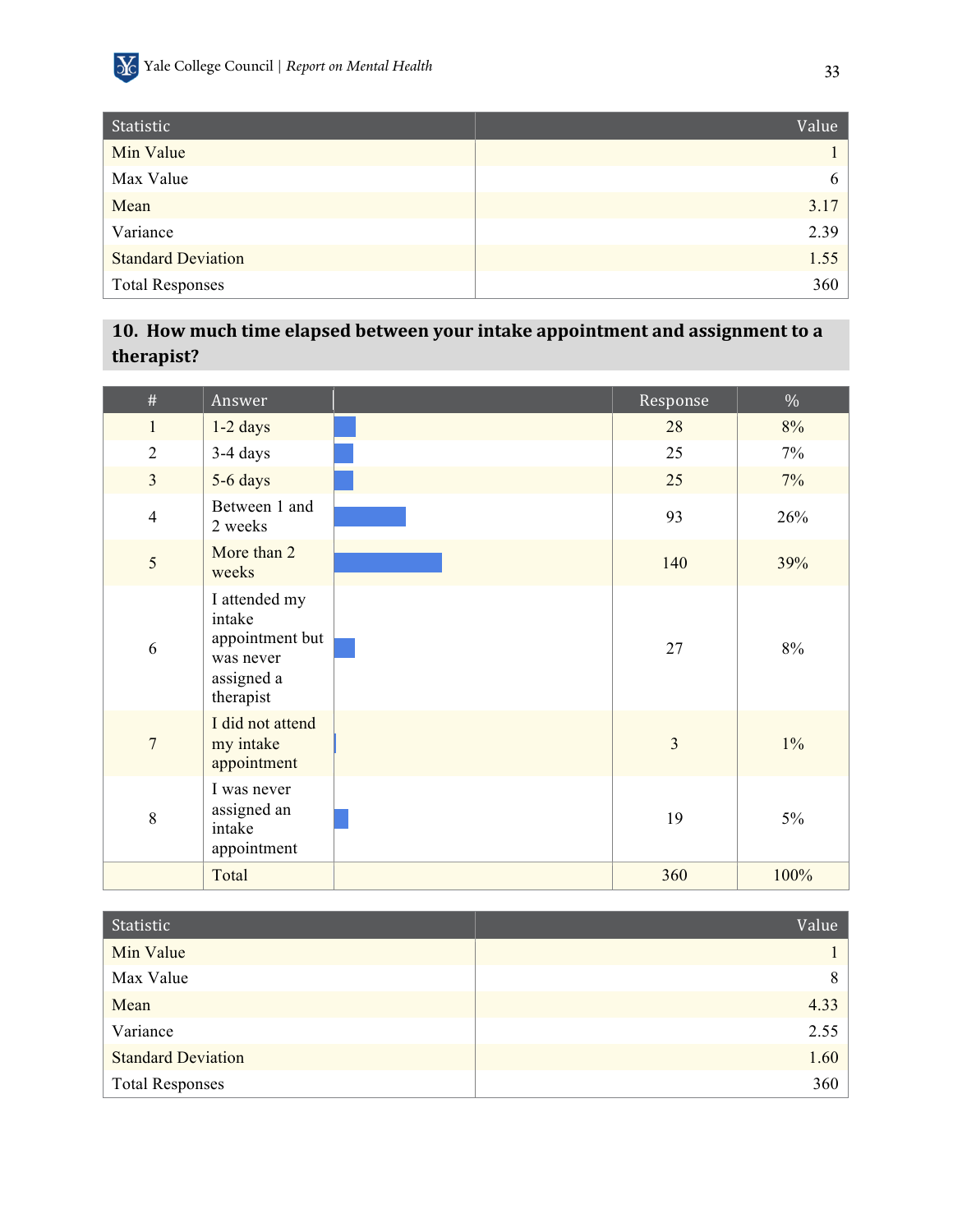| $\#$           | Answer                                                                             | Response | $\%$  |
|----------------|------------------------------------------------------------------------------------|----------|-------|
| $\mathbf{1}$   | $1-2$ days                                                                         | 21       | $6\%$ |
| $\overline{2}$ | 3-4 days                                                                           | 45       | 13%   |
| $\overline{3}$ | 5-6 days                                                                           | 69       | 19%   |
| $\overline{4}$ | Between 1 and<br>2 weeks                                                           | 104      | 29%   |
| 5              | More than 2<br>weeks                                                               | 49       | 14%   |
| 6              | I was never<br>assigned an<br>intake<br>appointment                                | 15       | 4%    |
| $\overline{7}$ | I attended my<br>intake<br>appointment but<br>was never<br>assigned a<br>therapist | 22       | 6%    |
| 8              | I did not attend<br>my intake<br>appointment                                       | 6        | 2%    |
| 9              | After my intake<br>appointment, I<br>decided not to<br>see a therapist             | 26       | $7\%$ |
|                | Total                                                                              | 357      | 100%  |

## 11. How much time elapsed between being assigned to a therapist and seeing that **therapist?**

| Statistic                 | Value |
|---------------------------|-------|
| Min Value                 |       |
| Max Value                 |       |
| Mean                      | 4.22  |
| Variance                  | 4.14  |
| <b>Standard Deviation</b> | 2.04  |
| <b>Total Responses</b>    | 357   |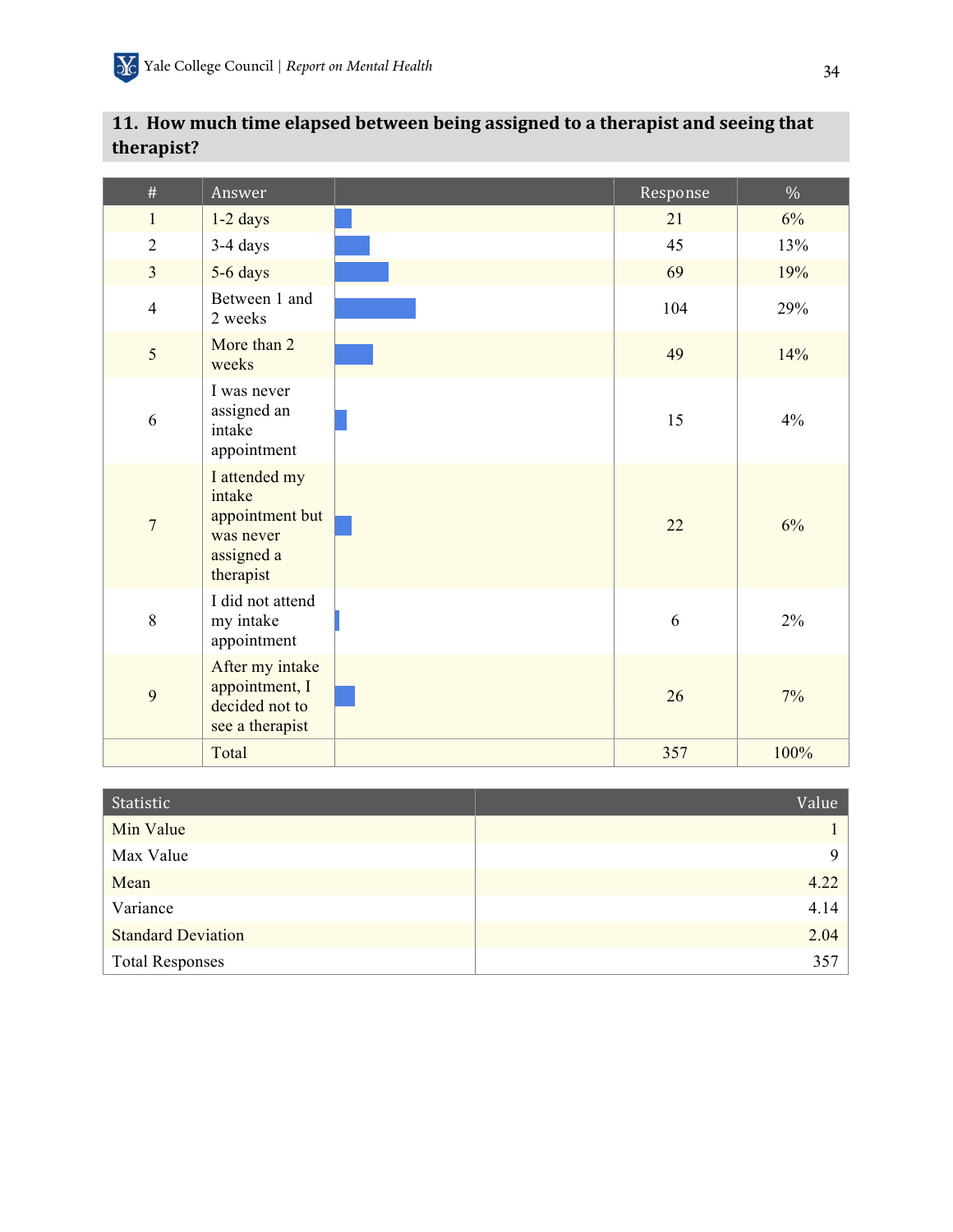| $\#$           | Question                                                                                                                                 | Strongly<br>disagree | Disagree | Neutral | Agree | Strongly<br>Agree | N <sub>o</sub><br>Opinion | Total<br>Responses | Mean |
|----------------|------------------------------------------------------------------------------------------------------------------------------------------|----------------------|----------|---------|-------|-------------------|---------------------------|--------------------|------|
| $\mathbf{1}$   | The length<br>of time I<br>waited<br>before<br>receiving<br>help was<br>reasonable,<br>relative to<br>the urgency<br>of my<br>condition. | 78                   | 109      | 54      | 76    | 36                | $\overline{7}$            | 360                | 2.73 |
| $\overline{2}$ | The process<br>by which<br>scheduling<br>took place<br>was<br>reasonable<br>and efficient.                                               | 92                   | 105      | 45      | 71    | 38                | 6                         | 357                | 2.65 |

## 12. Please rate your agreement/disagreement with the following statements

| <b>Statistic</b>          | The length of time I waited<br>before receiving help was<br>reasonable, relative to the<br>urgency of my condition. | The process by which<br>scheduling took place was<br>reasonable and efficient. |
|---------------------------|---------------------------------------------------------------------------------------------------------------------|--------------------------------------------------------------------------------|
| Min Value                 |                                                                                                                     |                                                                                |
| Max Value                 | 6                                                                                                                   | 6                                                                              |
| Mean                      | 2.73                                                                                                                | 2.65                                                                           |
| Variance                  | 1.89                                                                                                                | 199                                                                            |
| <b>Standard Deviation</b> | 1.37                                                                                                                | 1.41                                                                           |
| <b>Total Responses</b>    | 360                                                                                                                 | 357                                                                            |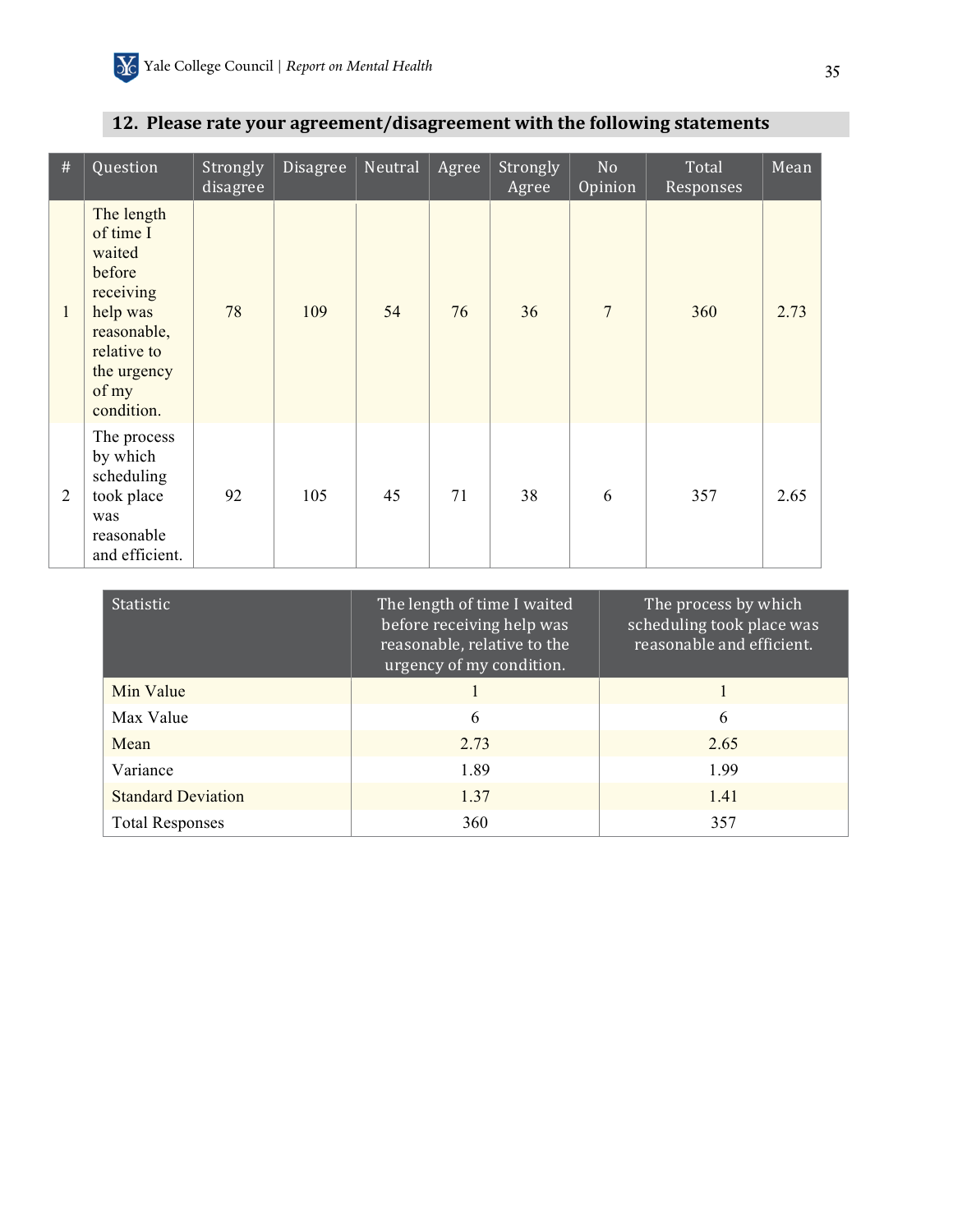| #              | Answer                       | Response | %   |
|----------------|------------------------------|----------|-----|
| 1              | Depression                   | 247      | 69% |
| $\overline{2}$ | Anxiety                      | 233      | 65% |
| $\overline{3}$ | <b>Eating Disorder</b>       | 55       | 15% |
| $\overline{4}$ | Addiction/Substance<br>Abuse | 23       | 6%  |
| 5              | <b>Bipolar Disorder</b>      | 24       | 7%  |
| 6              | Academic Stress              | 161      | 45% |
| $\overline{7}$ | Gender/Sexuality<br>Concerns | 32       | 9%  |
| 8              | Other                        | 62       | 17% |

## 13. For what do you seek care? Check all that apply.

| Statistic       | Value <sup>1</sup> |
|-----------------|--------------------|
| Min Value       |                    |
| Max Value       | 8.                 |
| Total Responses | 357                |

## 14. What type(s) of care did you receive? Check all that apply.

| #              | Answer                      | Response | $\%$  |
|----------------|-----------------------------|----------|-------|
|                | One-on-one<br>psychotherapy | 301      | 95%   |
| 2              | Couples therapy             |          | $0\%$ |
| 3              | Group therapy               | 12       | $4\%$ |
| $\overline{4}$ | Medication                  | 71       | 22%   |
|                | Other                       | 12       | 4%    |

| Statistic              | Value <sup>1</sup> |
|------------------------|--------------------|
| Min Value              |                    |
| Max Value              |                    |
| <b>Total Responses</b> | 316                |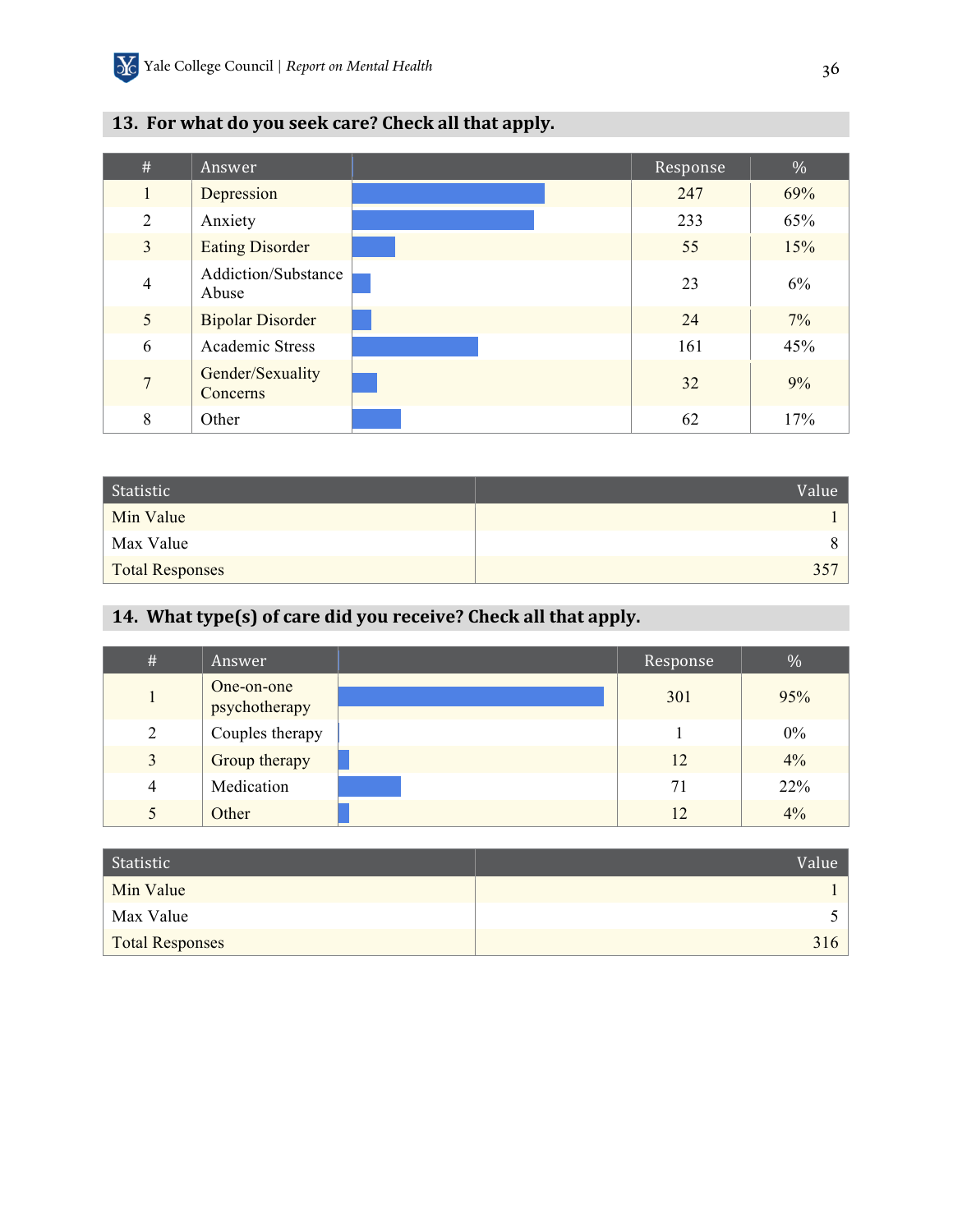## 15. How would you rate the quality of care that you received through Yale Mental **Health & Counseling?**

| $\#$           | Answer           | Response | $\%$  |
|----------------|------------------|----------|-------|
|                | <b>Very Poor</b> | 47       | 13%   |
| $\overline{2}$ | Poor             | 61       | 17%   |
| 3              | Fair             | 89       | 25%   |
| $\overline{4}$ | Good             | 87       | 25%   |
| 5              | Very Good        | 50       | 14%   |
| 6              | No opinion       | 19       | $5\%$ |
|                | Total            | 353      | 100%  |

| Statistic                 | Value |
|---------------------------|-------|
| Min Value                 |       |
| Max Value                 | 6     |
| Mean                      | 3.25  |
| Variance                  | 1.94  |
| <b>Standard Deviation</b> | 1.39  |
| <b>Total Responses</b>    | 353   |

## 16. Since coming to Yale, have you ever sought professional counseling outside of **Yale Mental Health & Counseling?**

| # | Answer | Response | $\%$ |
|---|--------|----------|------|
|   | Yes    | 155      | 17%  |
| ∸ | No     | 780      | 83%  |
|   | Total  | 935      | 100% |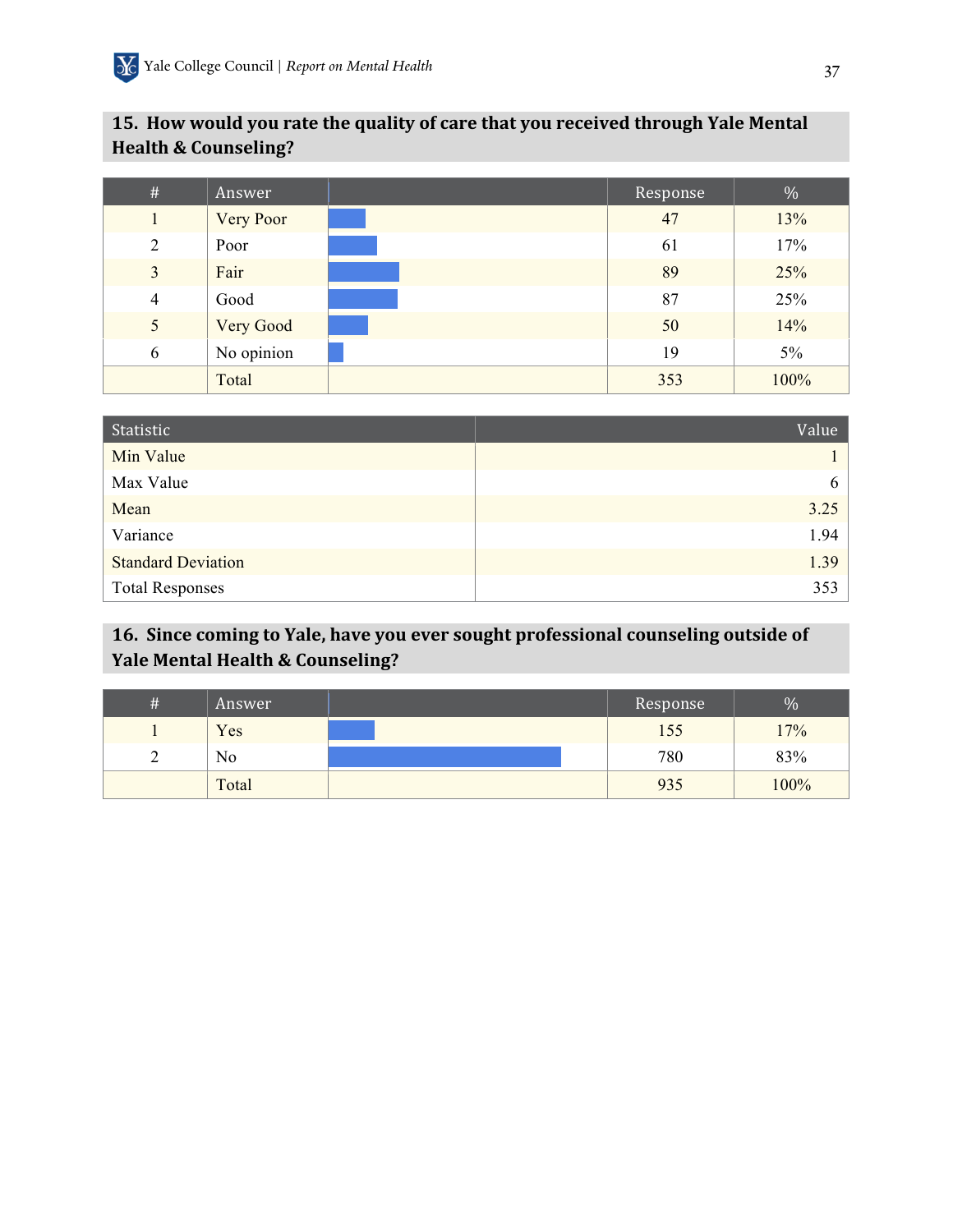## **17.** If yes, was it:

| $\#$           | Answer                                                                  | Response | $\%$  |
|----------------|-------------------------------------------------------------------------|----------|-------|
| $\mathbf{1}$   | before seeking<br>help at Yale<br><b>Mental Health</b><br>& Counseling? | 37       | 8%    |
| $\overline{2}$ | after seeking<br>help at Yale<br>Mental Health<br>& Counseling?         | 78       | 17%   |
| $\overline{3}$ | while seeking<br>help at Yale<br><b>Mental Health</b><br>& Counseling?  | 24       | $5\%$ |
| $\overline{4}$ | I did not seek<br>help at Yale<br>Mental Health<br>& Counseling.        | 313      | 69%   |
|                | Total                                                                   | 452      | 100%  |

| Statistic                 | Value          |
|---------------------------|----------------|
| Min Value                 |                |
| Max Value                 | $\overline{4}$ |
| Mean                      | 3.36           |
| Variance                  | 1.07           |
| <b>Standard Deviation</b> | 1.03           |
| <b>Total Responses</b>    | 452            |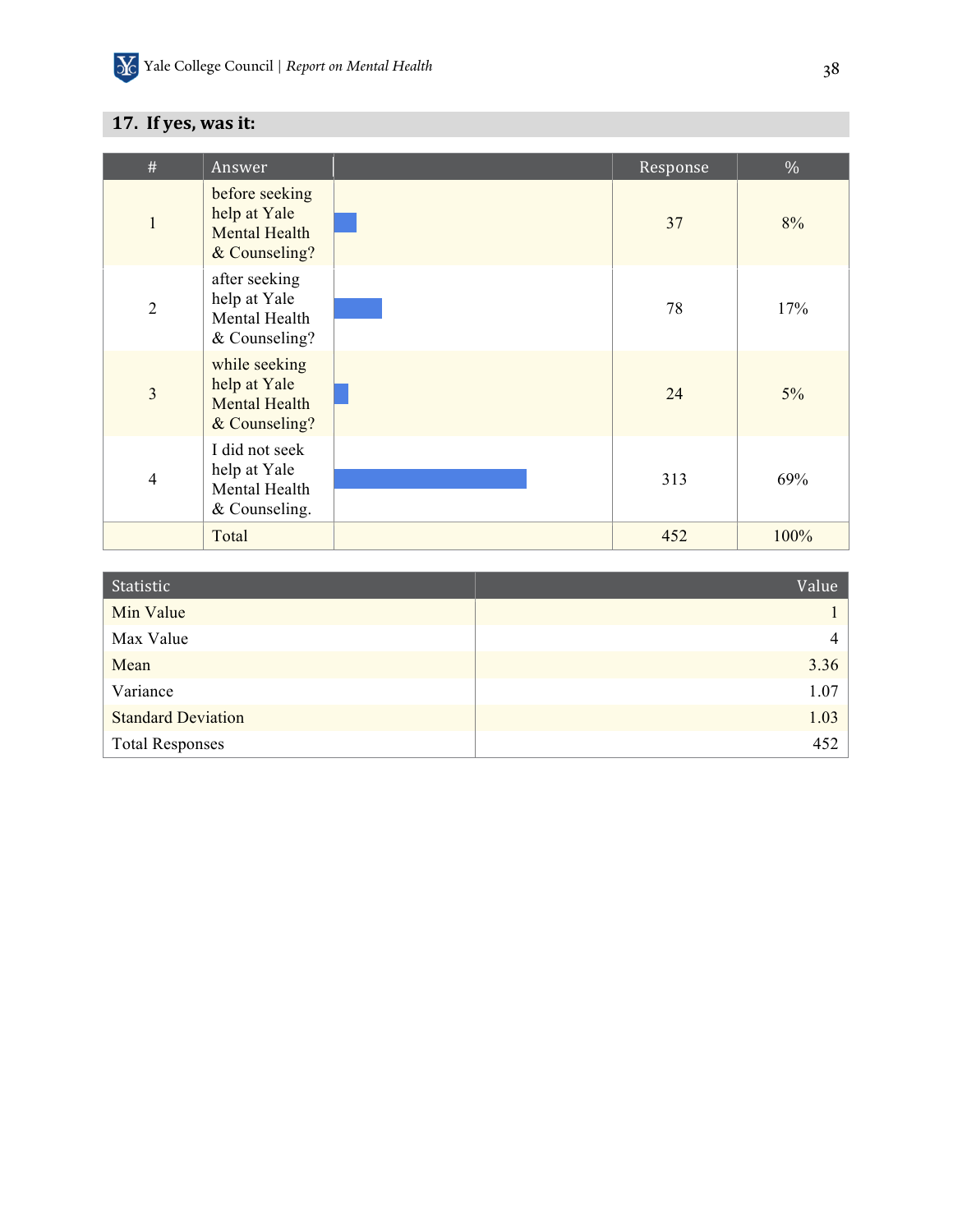## **18. If you wanted professional counseling, how likely would you be to approach Yale Mental Health & Counseling?**

| $\#$           | Answer        | Response | $\%$ |
|----------------|---------------|----------|------|
|                | Very Likely   | 151      | 17%  |
| $\overline{2}$ | Likely        | 256      | 28%  |
| 3              | Unsure        | 241      | 27%  |
| $\overline{4}$ | Unlikely      | 138      | 15%  |
| 5              | Very Unlikely | 115      | 13%  |
|                | Total         | 901      | 100% |

| Statistic                 | Value |
|---------------------------|-------|
| Min Value                 |       |
| Max Value                 |       |
| Mean                      | 2.79  |
| Variance                  | 1.58  |
| <b>Standard Deviation</b> | 1.26  |
| <b>Total Responses</b>    | 901   |

## 19. Please provide any additional comments or personal testimony about your experiences with Mental Health & Counseling at Yale.

### 289 Responses

**20. How can Yale students and administrators influence campus culture to promote** well-being among undergraduates?

274 Responses

**21. If you would like to tell the YCC's Mental Health Committee more about your experience with mental health at Yale, please leave your Yale email address here.** Your answers to this survey will not be matched to your email address.

54 Responses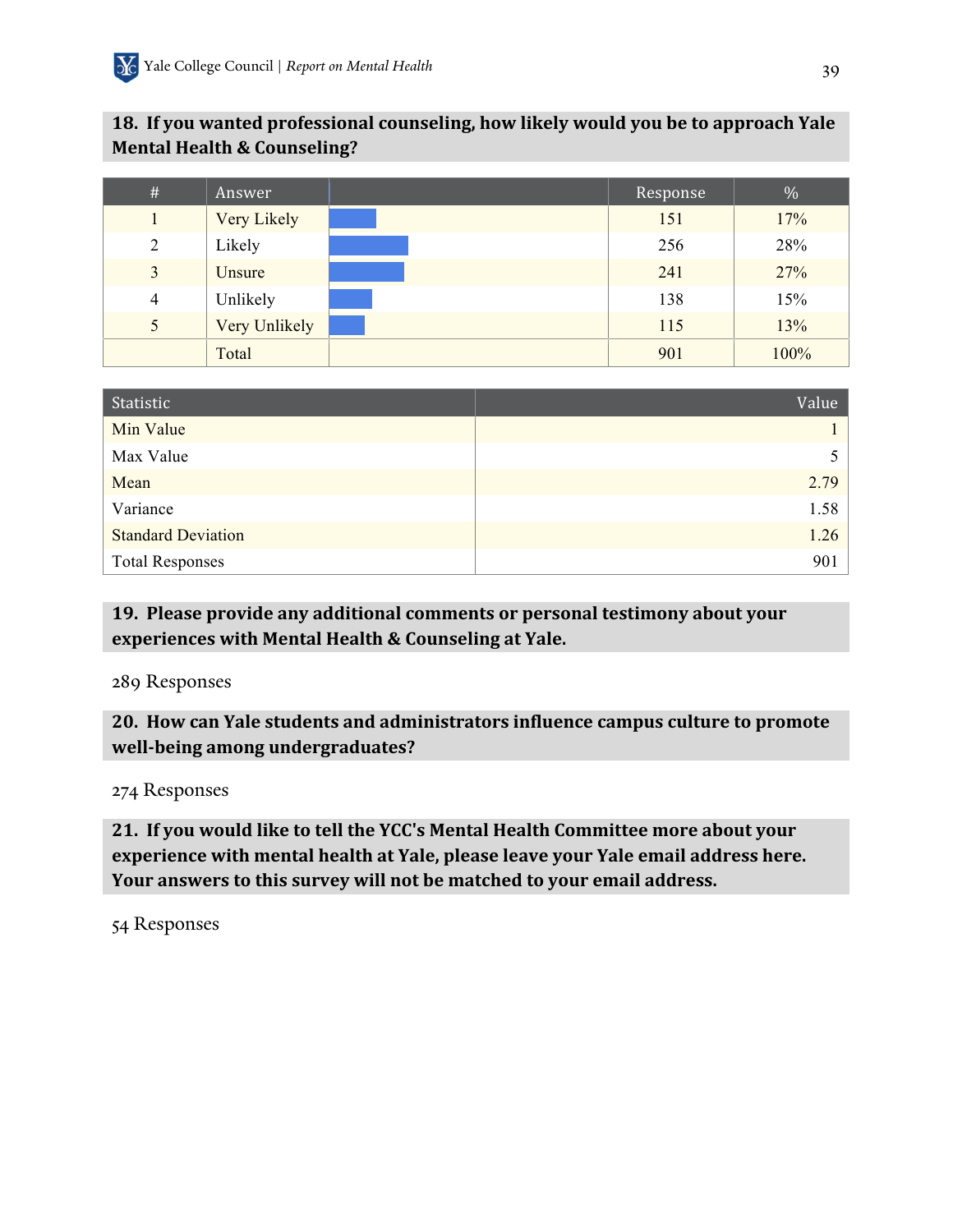## **Appendix C**

## **Peer Mental Health Resources at Yale**

### *Chaplaincy Fellows*

The Chaplaincy Fellows program is a new effort sponsored by the Chaplain's Office to place two upperclassmen students in each residential college in order to "facilitate conversations rooted in life's big questions around meaning, purpose, authentic success, and happiness." The training for the program occurs every spring break, and selection is not limited to students who identify as having religious beliefs.

### *Communication and Consent Educators (CCEs)*

CCEs are trained through the Office of Student Affairs to encourage a healthy sexual climate on campus. There are multiple CCEs for each Residential College, and their names are public so that they can be contacted individually. They run trainings, workshops and conversations for different class years and student groups throughout the academic year.

### *Freshman Counselors (FroCos)*

The Freshman Counselor program is the flagship peer resource at Yale. Founded in 1938 to ease the transition of freshmen to college life, FroCos live in the dorms with first-year students and advise them on a variety of academic and personal issues. FroCos work closely with their residential college Deans and are supported by the Yale College Dean's Office.

#### *Mind Matters*

Mind Matters is a student organization that works to raise awareness about mental health and wellbeing on campus. The group hosts a variety of events, including speakers, film screenings, study breaks and discussions.

#### *Peer Health Educators*

Peer Health Educators are a team of volunteer student leaders sponsored and trained by Yale Health's professional and medical staff. They serve the Yale student community by providing information and resources in order to improve the wellbeing of their peers. Peer Health Educators perform health-related outreach and host events related to topics such as safer sex, STIs, and stress management.

#### *Peer Liaisons (PLs)*

The Peer Liaison program was launched in 2009 by the Yale College Dean's office to enhance student mentorship and counseling for first-year students on issues of diversity. PLs exist for all of the Cultural Centers (La Casa, Asian American Cultural Center, Native American Cultural